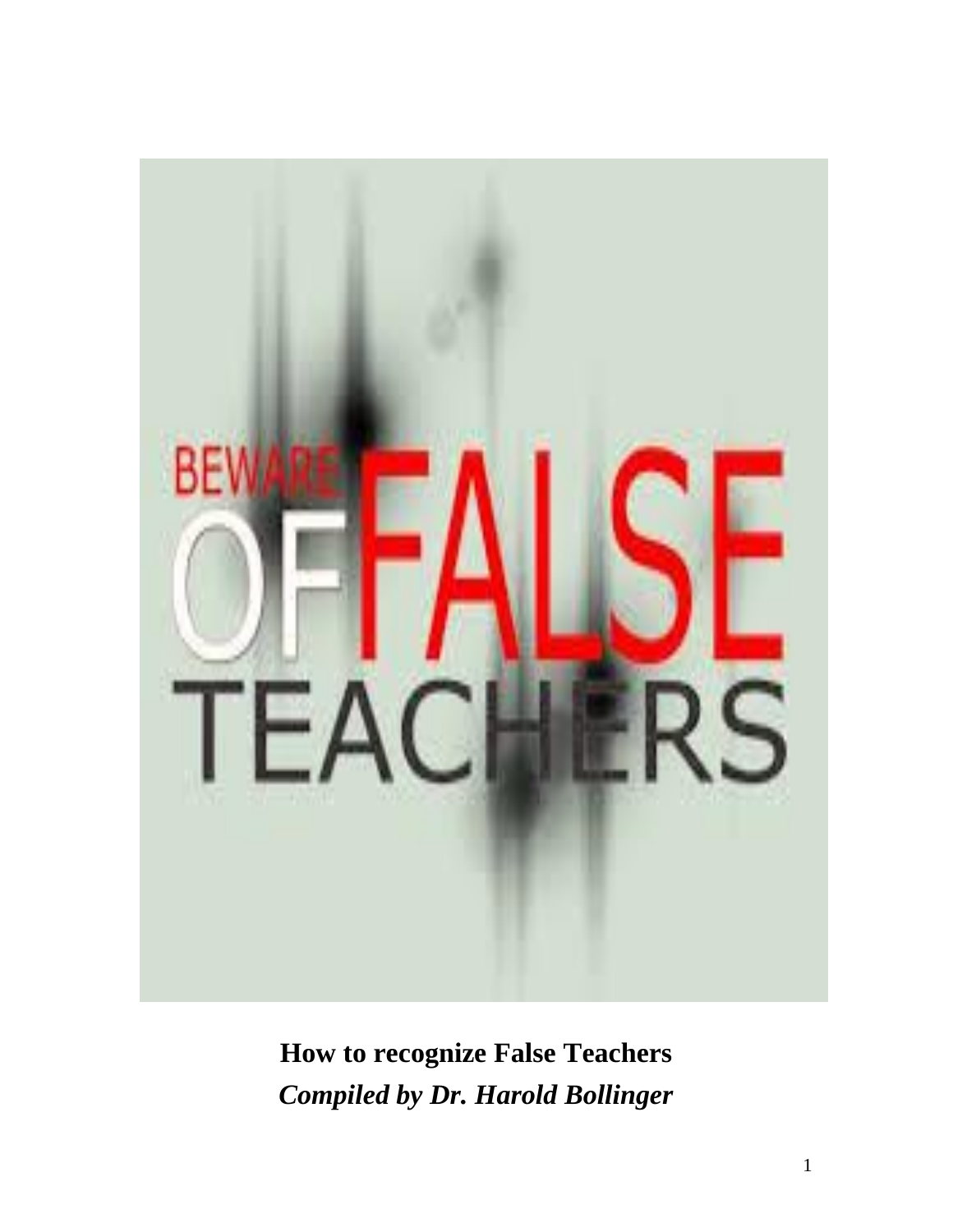# **Table of Contents**

| <b>Forward:</b>  |                                       |    |
|------------------|---------------------------------------|----|
| <b>Chapter 1</b> | How to recognize false teachers       |    |
| <b>Chapter 2</b> | A sense of false security             | 11 |
| <b>Chapter 3</b> | <b>Not consistent with the Bible</b>  | 19 |
| <b>Chapter 4</b> | <b>Based on false views of Christ</b> | 28 |
| <b>Chapter 5</b> | Claimed a secrete knowledge           | 34 |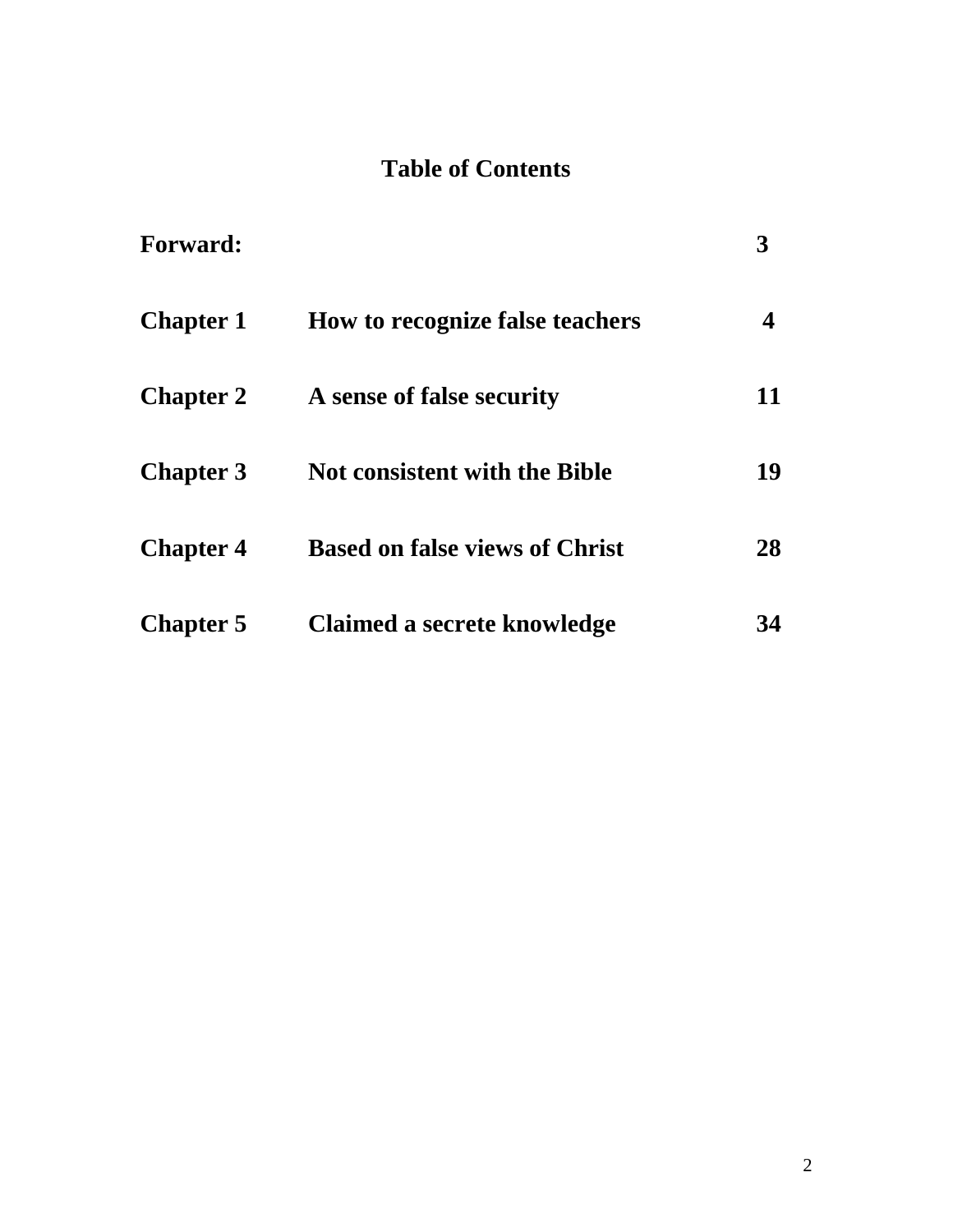

**Forward**

One of the problems facing the church today is false teachers.

The early church had similar problems helping us understand how to deal with present day happenings.

A spirit of curiosity and a desire to gain power and prestige motivated the false teachers.

By contrast, genuine Christian teachers are motivated by sincere faith and a desire to do what is right. It may be exciting to impress people with our great knowledge, but high status based on falsehood is ultimately empty. 1 Tim. 1:5;

The people they teach should pay teachers, but these false teachers were attempting to make more money by distorting the truth and saying what people wanted to hear. They were more interested in making money than in teaching truth.

Peter and Paul both condemned greedy, lying teachers (see 1 Tim. 6:5). Before you send money to any cause, evaluate it carefully. Is the teacher or preacher clearly serving God or promoting his/her own interests?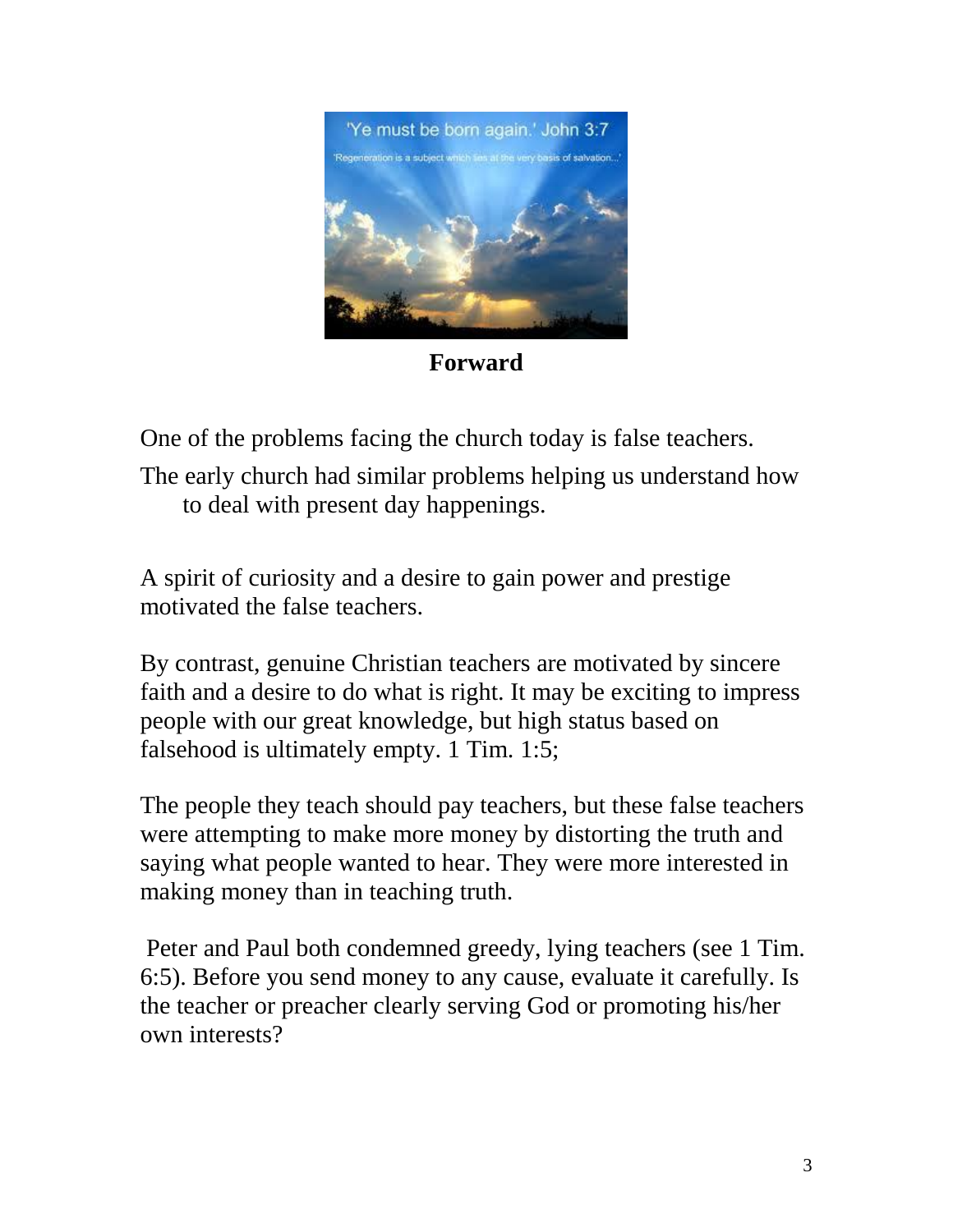Allow the work of the Holy Spirit in your life to give you a discerning spirit to understand the truth of Jesus Christ.

In this study you will learn ways of recognizing false teachers and false teaching.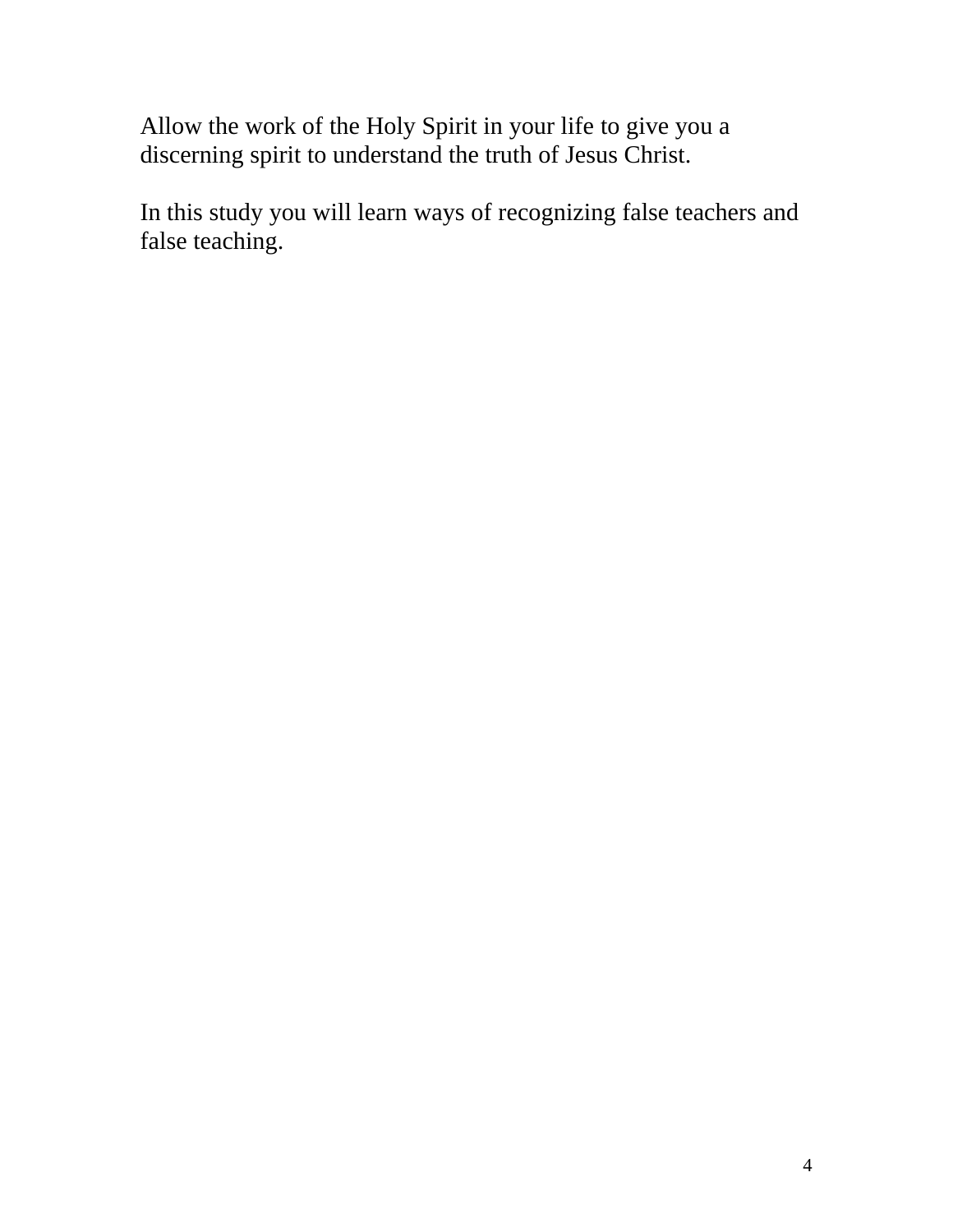# **Chapter 1**



**How to recognize false teachers.**

God does not always send physically attractive leaders.

Moses warned the Israelites against false prophets who encouraged worship of other gods. New ideas from inspiring people may sound good, but we must judge them by whether or not they are consistent with God's Word.

When people claim to speak for God today, check them in these areas: Are they telling the truth?

# **Is their focus on God?**

#### **Are their words consistent with what you already know to be true?**

Some people speak the truth while directing you toward God, but others speak persuasively while directing you toward themselves.

It is even possible to say the right words but still lead people in the wrong direction.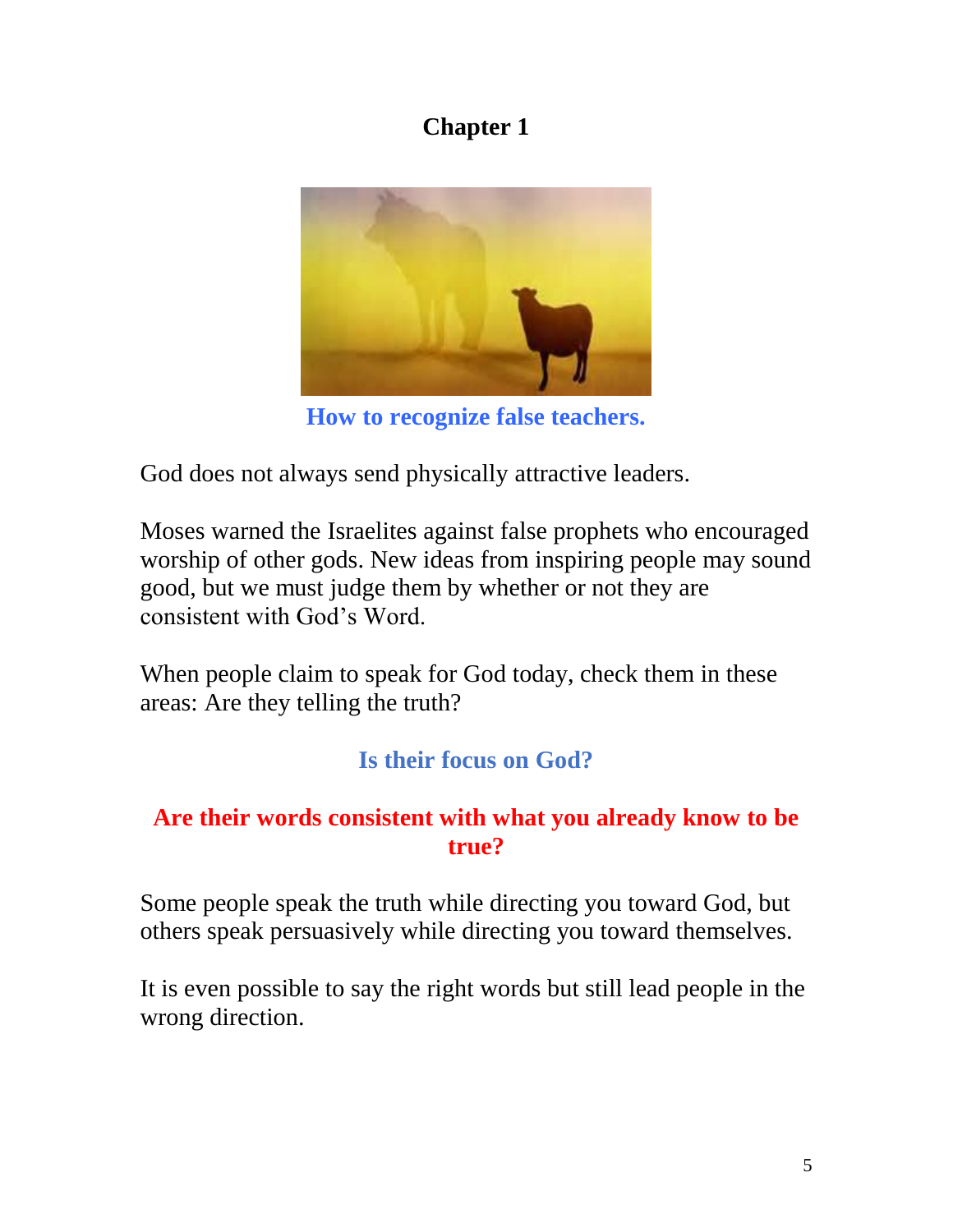God is not against new ideas, but he is for discernment. When you hear a new, attractive idea, examine it carefully before getting too excited.

### **False prophets are still around today. The wise person will carefully test ideas against the truth of God's Word.**

The Israelites were warned not to listen to false prophets or to anyone else who tried to get them to worship other gods—even if this person was a close friend or family member.

The temptation to abandon God's commands often sneaks up on us. It may come not with a loud shout but in a whispering doubt. And whispers can be very persuasive, especially if they come from loved ones.

But love for relatives should not take precedence over devotion to God.

We can overcome whispered temptations by pouring out our hearts to God in prayer and by diligently studying his Word. See Deut. 13:1-3;

How did the nation become so corrupt? A major factor was false prophecy. The false prophets had a large, enthusiastic audience and were very popular because they made the people believe that all was well.

By contrast, Jeremiah's message from God was unpopular because it showed the people how bad they were.

There are four warning signs of false prophets—characteristics we need to watch for even today.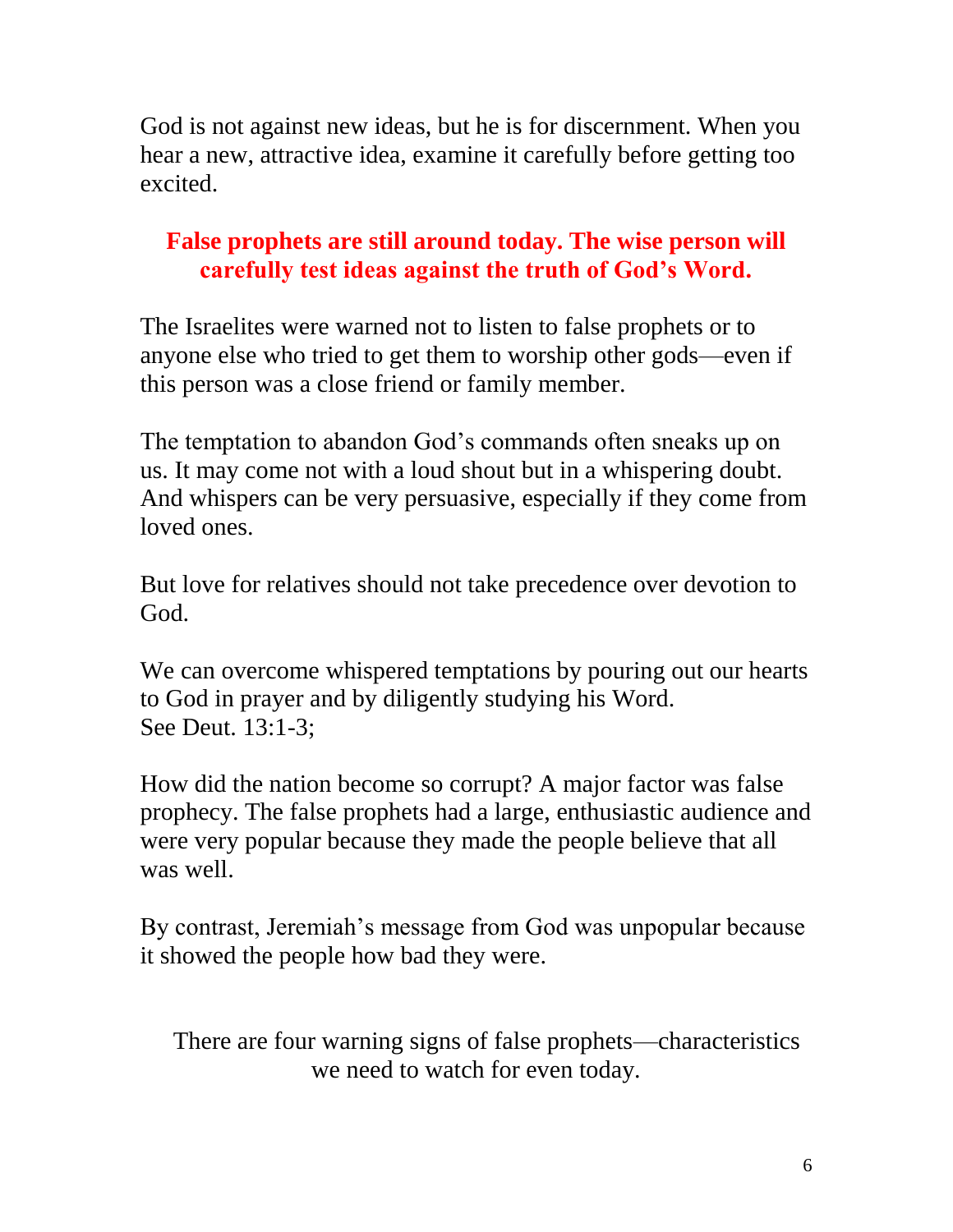- (1) They may appear to speak God's message, but they do not live according to his principles.
- (2) They water down God's message in order to make it more palatable.
- (3) They encourage their listeners, often subtly, to disobey God.

(4) They tend to be arrogant and self-serving, appealing to the desires of their audience instead of being true to God's Word. See Jeremiah 23:9-14;

Sodom and Gomorrah were sinful cities destroyed by God (Genesis 19:23-24).

In the Bible they typify the ultimate in degrading, sinful behavior and rebellion against God.

The gate that leads to eternal life (John 10:7-9) is called "narrow." This does not mean that it is difficult to become a Christian, but that there is only *one* way to live eternally with God and only a few that decide to walk that road.

Believing in Jesus is the only way to heaven, because he alone died for our sins and made us right before God. Living his way may not be popular, but it is true and right. Thank God there is one way!

False prophets were common in Old Testament times. They prophesied only what the king and the people wanted to hear, claiming it was God's message.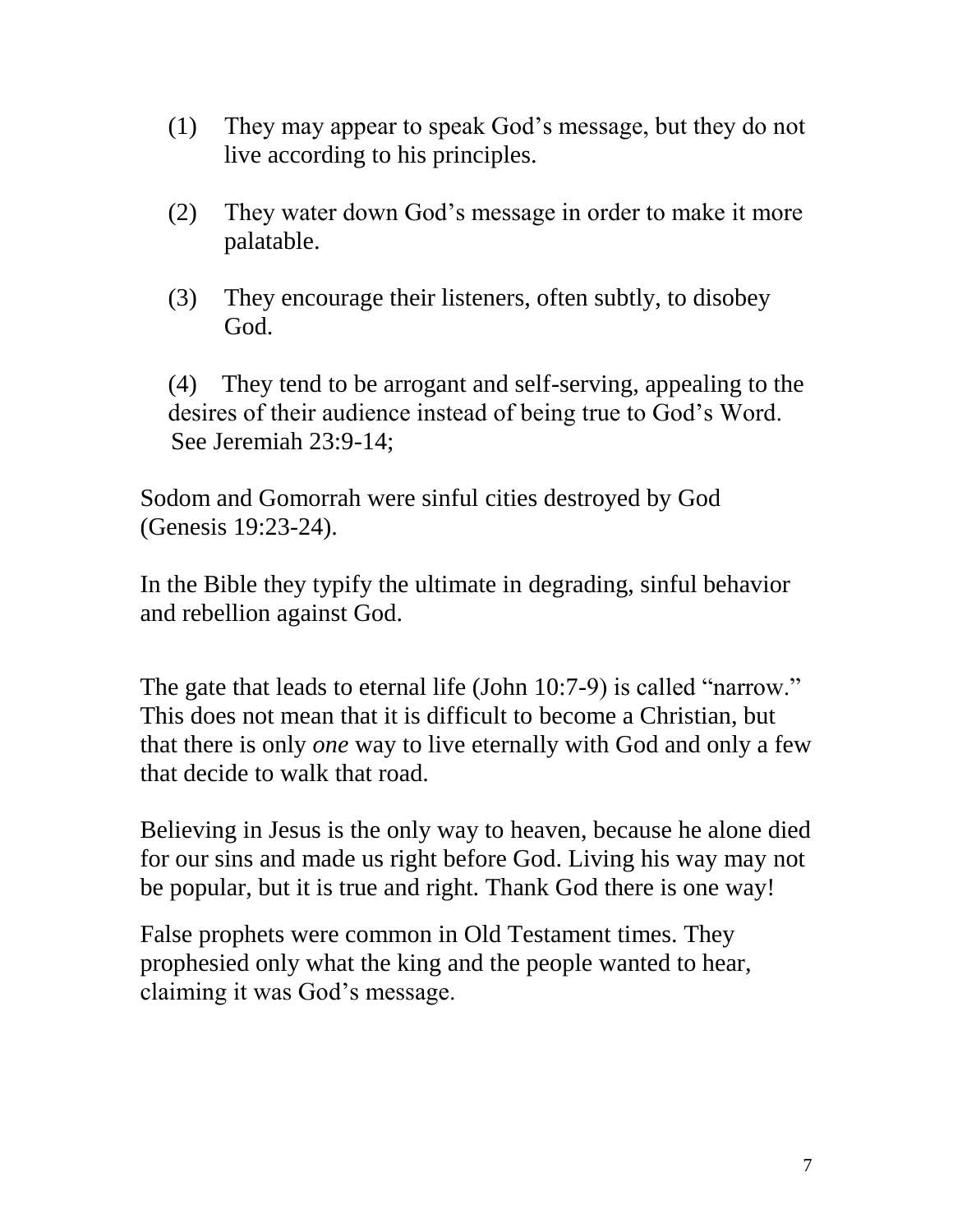#### False teachers are just as common today.

Jesus says to beware of those whose words sound religious but who are motivated by money, fame, or power. You can tell who they are because in their teaching they minimize Christ and glorify themselves.

False prophets were common in Old Testament times. They prophesied only what the king and the people wanted to hear, claiming it was God's message.

False teachers are just as common today. Jesus says to beware of those whose words sound religious but who are motivated by money, fame, or power. You can tell who they are because in their teaching they minimize Christ and glorify themselves. Matthew 7:15;

- Is it possible for Christians to be deceived? Yes. So convincing will be the arguments and proofs from deceivers in the end times that it will be difficult *not* to fall away from Christ.
- If we are prepared, Jesus says, we can remain faithful. But if we are not prepared, we will turn away.

To penetrate the disguises of false teachers we can ask:

- (1) Have their predictions come true, or do they have to revise them to fit what's already happened?
- (2) Does any teaching utilize a small section of the Bible to the neglect of the whole?
- (3) Does the teaching contradict what the Bible says about God?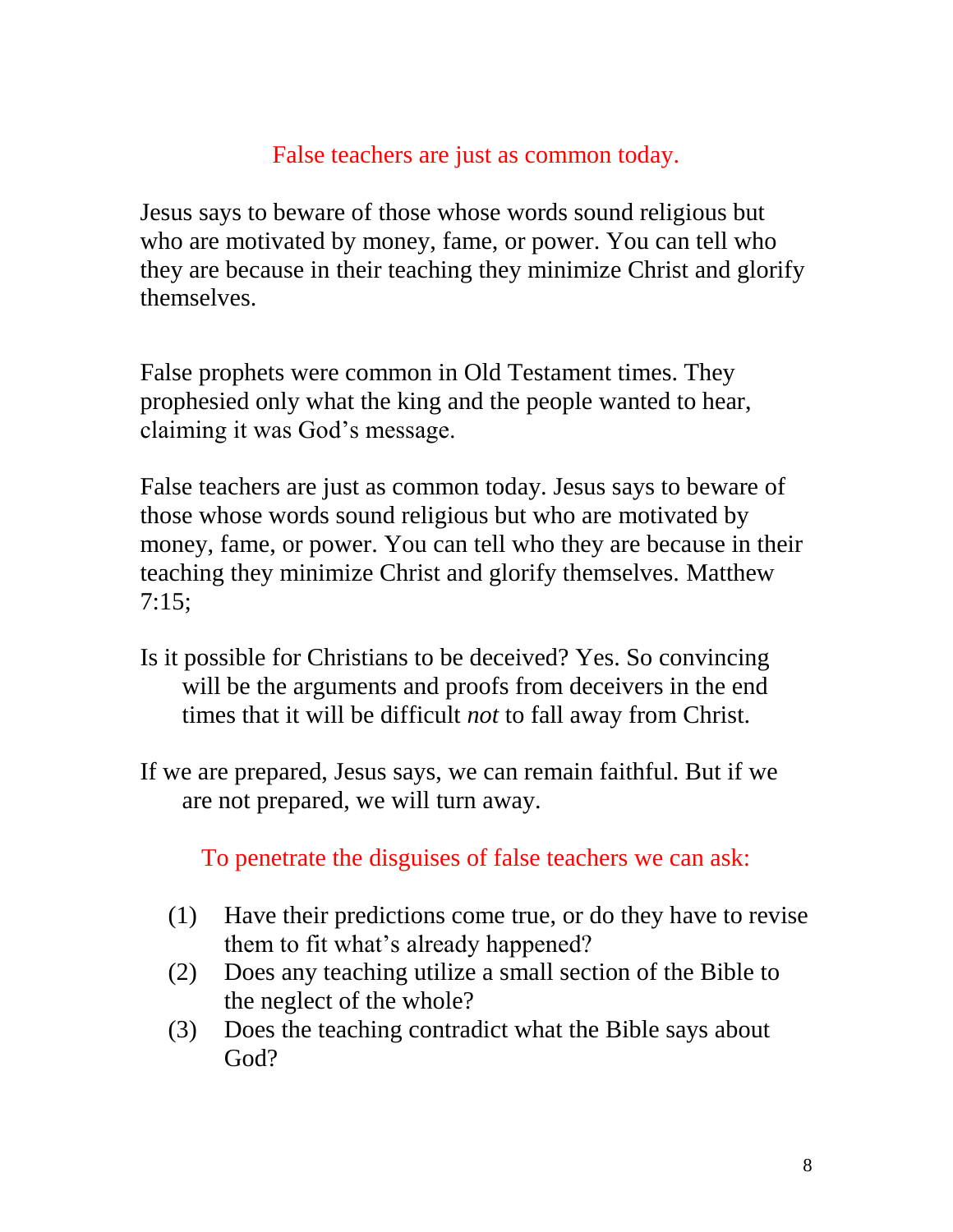- (4) Are the practices meant to glorify the teacher or Christ?
- (5) Do the teachings promote hostility toward other Christians. Mark 13:22-23

**Elijah confronts false prophets at Mount Carmel.**

Ahab brought 850 pagan prophets to Mount Carmel to match wits and power with Elijah. Evil kings hated God's prophets because they spoke against sin and idolatry and undermined their control over the people.

With the wicked kings' backing, many pagan prophets sprang up to counter the words of God's prophets. But Elijah showed the people that speaking a prophecy wasn't enough. One needed the power of a living God to fulfill it. 1 Kings 18:19

# **Why did Jezebel like false prophets?**

Jezebel was enraged about the death of her prophets because they had told her everything *she* wanted to hear, prophesying her future power and glory. Their job was to deify the king and queen and help perpetuate their kingdom. Jezebel was also angry because her supporters had been eliminated and her pride and authority damaged. The money she had invested in these prophets was now lost.

Elijah, who caused the prophets' deaths, was a constant thorn in Jezebel's side because he was always predicting gloom and doom. Because she could not control his actions, she vowed to kill him. As long as God's prophet was around, she could not carry out all the evil she wanted. 1 Kings 19:2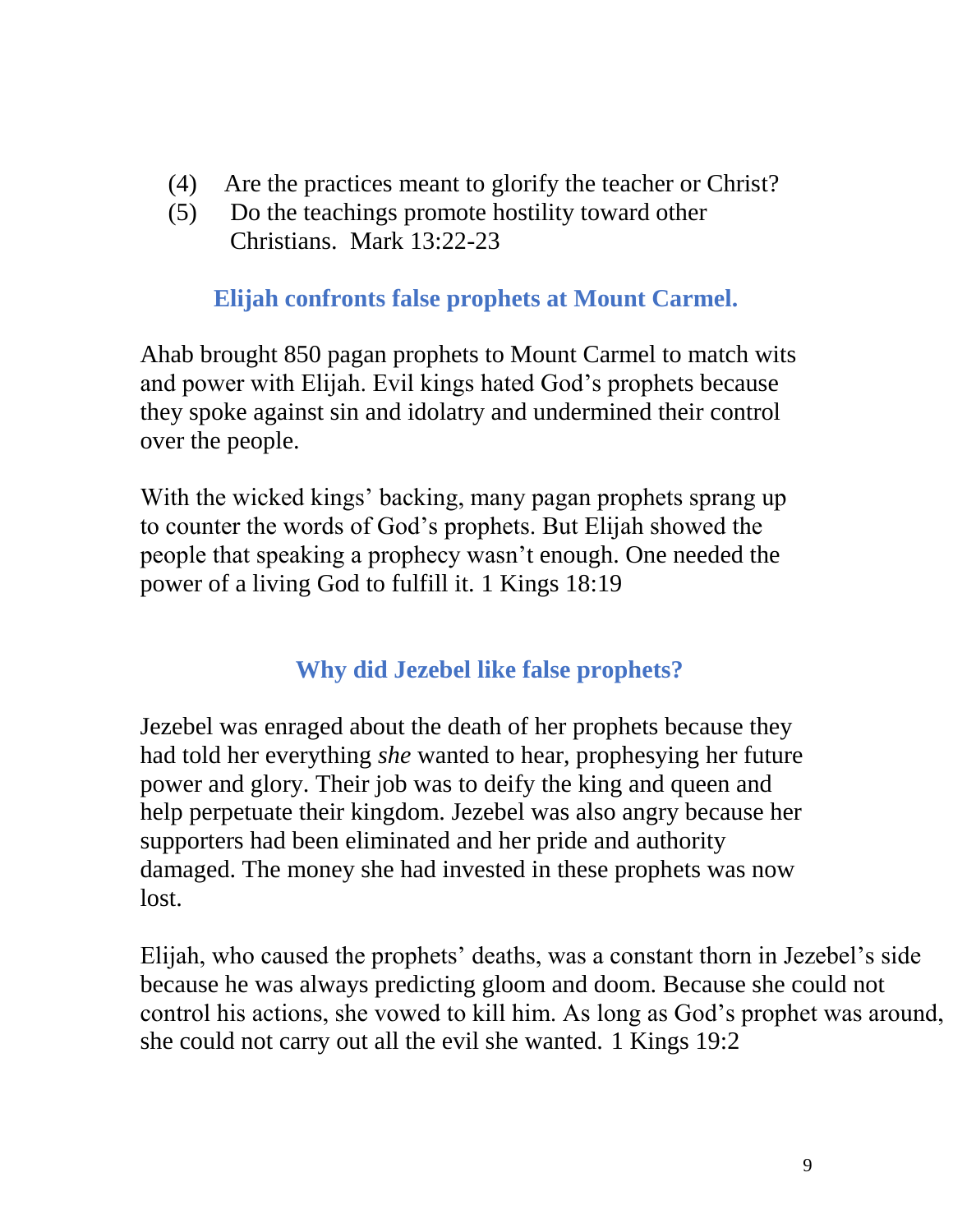### **Why kings hired false prophets?**

Evil kings did not like God's prophets bringing messages of doom (2 Chron. 18:17; Jeremiah 5:13).

Many, therefore, hired prophets who told them only what they wanted to hear (Isaiah 30:10-11; Jeremiah 14:13-16; Jeremiah 23:16, 21, 30-36).

These men were false prophets because they extolled the greatness of the king and predicted victory regardless of the real situation.

Wicked Ahab asked Jehoshaphat to join forces with him in battle (2 Chron. 18:2-3).

Before making that commitment, Jehoshaphat rightly sought God's advice.

However, when God gave his answer through the prophet Micaiah (2 Chron. 18:16), Jehoshaphat ignored it (2 Chron. 18:28).

# **It does us no good to seek God's advice if we ignore it when it is given.**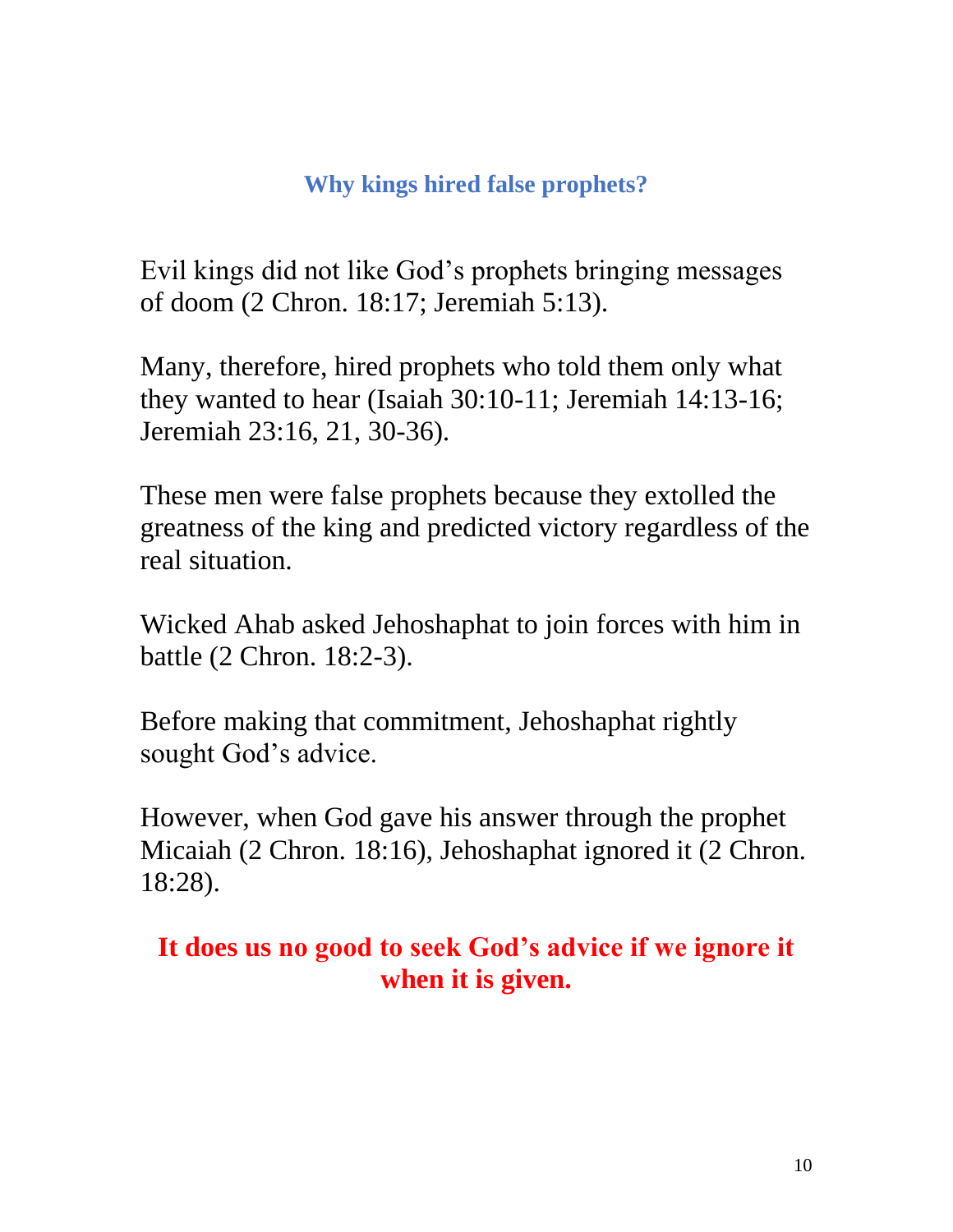Real love for God is shown not by merely asking for direction, but by following that direction once it is given. 2 Chron. 18: 5-6

When you want to please or impress someone, it is tempting to lie to make yourself look good.

Ahab's 400 prophets did just that, telling Ahab only what he wanted to hear. They were then rewarded for making Ahab happy.

Micaiah, however, told the truth and got arrested (2 Chron. 18:25-26).

# **Obeying God doesn't always protect us from evil consequences.**

Obedience may, in fact, provoke them. But it is better to suffer from man's displeasure than from God's wrath (Matthew 10:28).

If you are ridiculed for being honest, remember that this can be a sign that you are indeed doing what is right in God's eyes (Matthew 5:10-12; Romans 8:17, 35-39.

**What caused the people to listen to false prophets?**

What made the people listen to and support the false prophets? These "prophets" said what the people wanted to hear. False teachers earn fame and money by telling people what they want to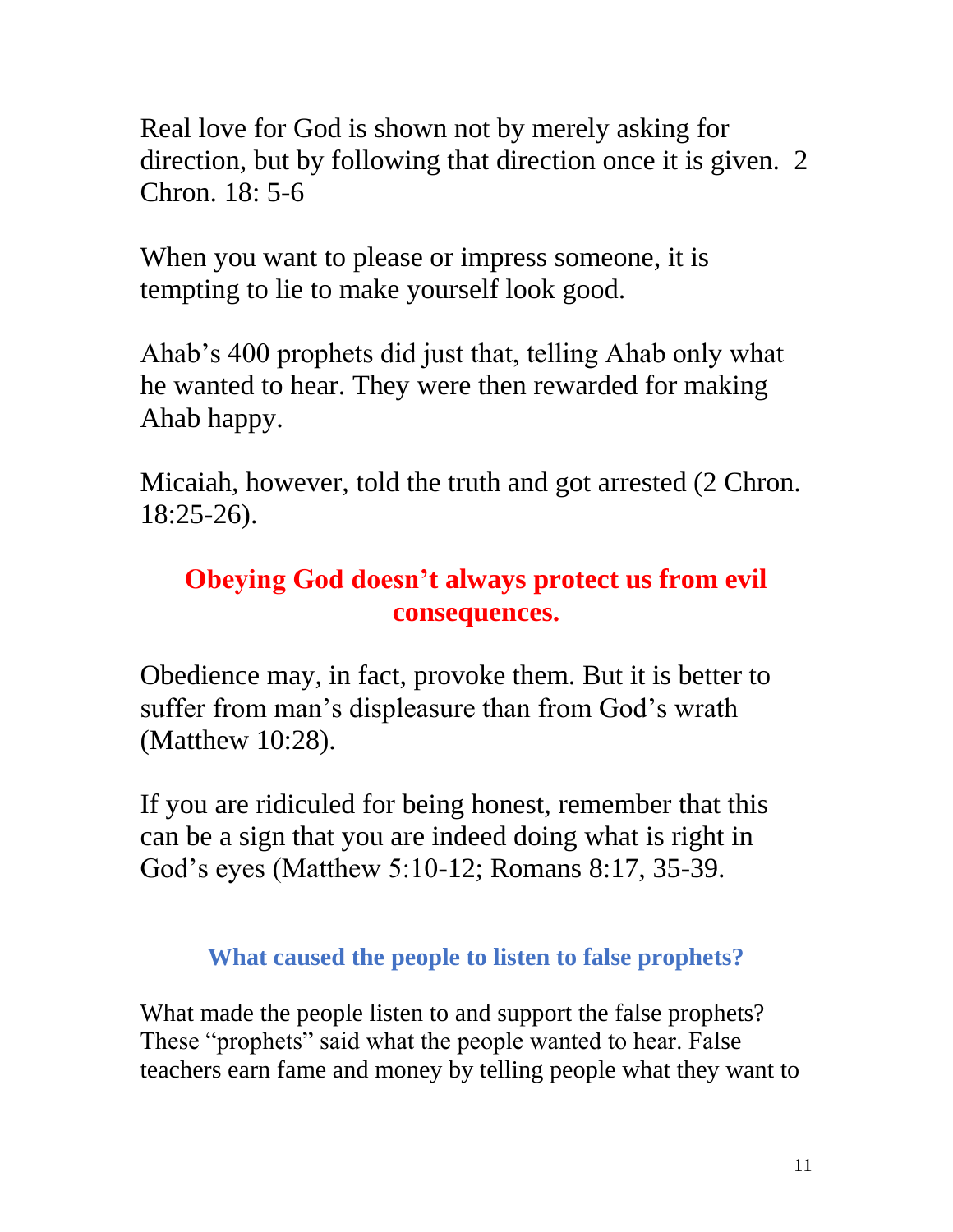hear, but they lead people away from God. If we encourage false teachers, we are as guilty as they are. Jeremiah 14:14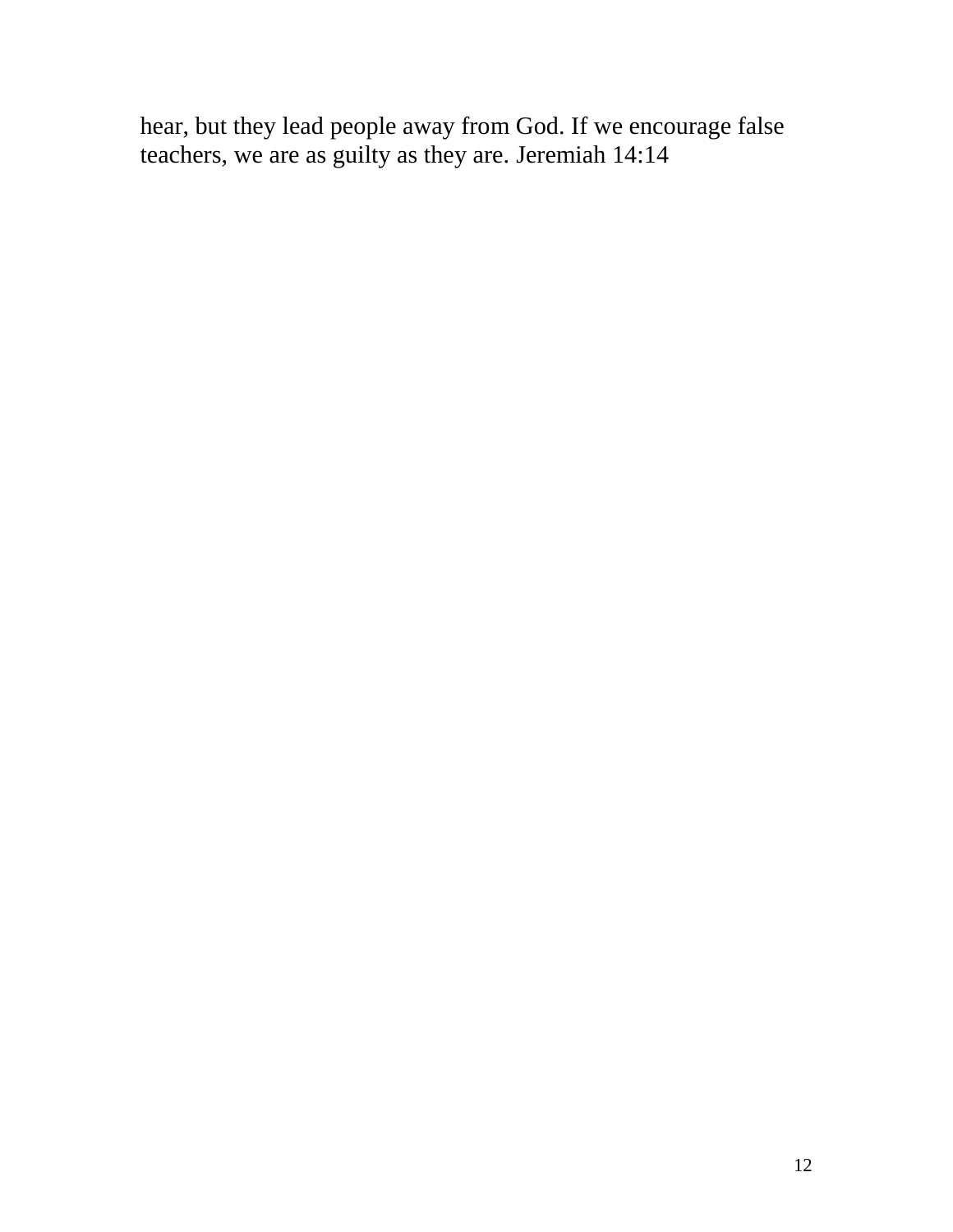# **Chapter 2**



# **False prophets lulled people into a sense of false security.**

This warning was directed against false prophets whose messages were not from God, but were lies intended to win popularity by saying whatever made the people happy. False prophets did not care about the truth as Ezekiel did. They lulled people into a false sense of security, making Ezekiel's job even more difficult. Beware of people who bend the truth in their quest for popularity and power. Ezekiel 13:1

### **False prophets are common today.**

Jesus tells us to examine our own motives and conduct instead of judging others. The traits that bother us in others are often the habits we dislike in ourselves. Our untamed bad habits and behavior patterns are the very ones that we most want to change in others.

Do you find it easy to magnify others' faults while excusing your own? If you are ready to criticize someone, check to see if you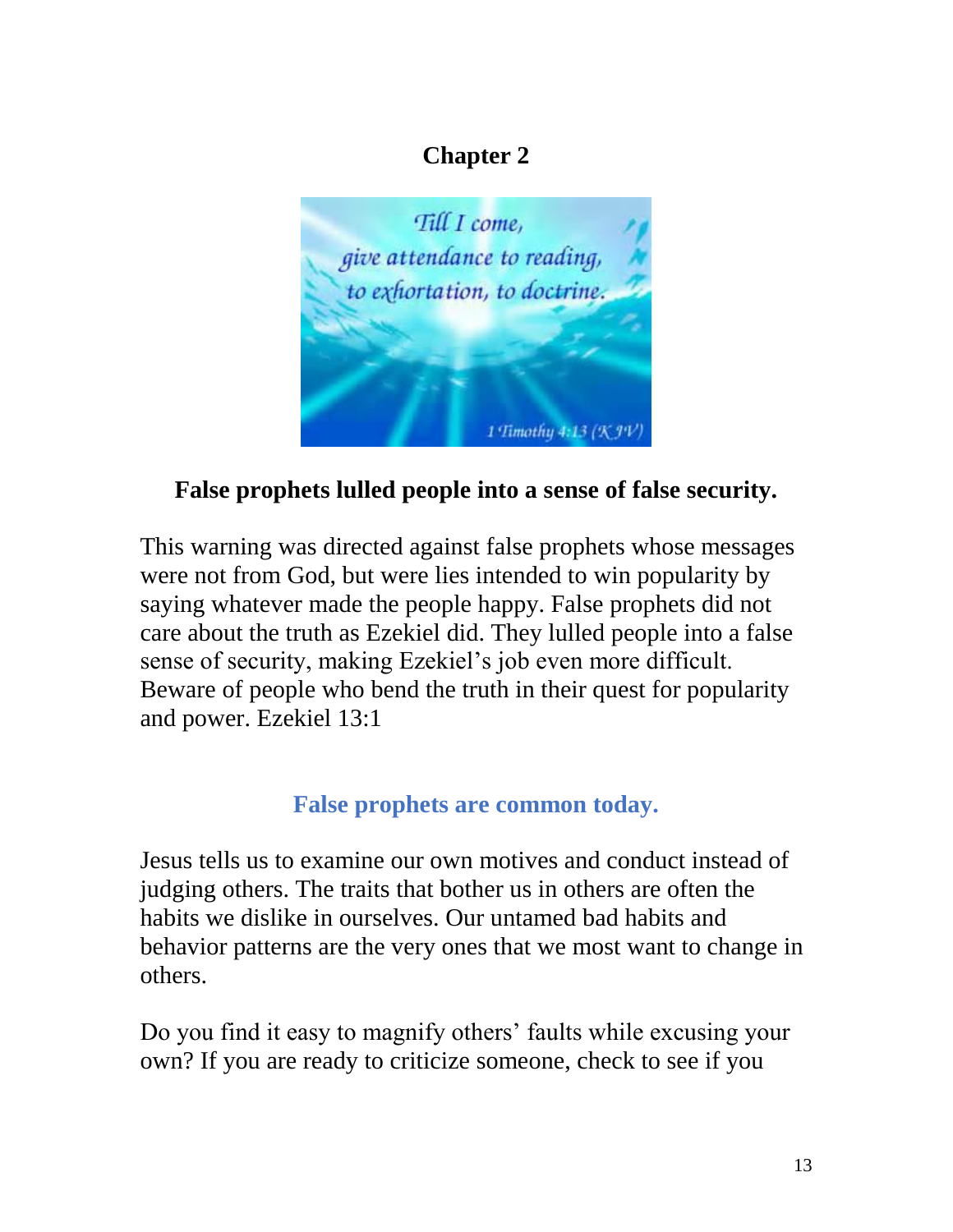deserve the same criticism. Judge yourself first, and then lovingly forgive and help your neighbor.

Jesus' statement, "Do not judge," is against the kind of hypocritical, judgmental attitude that tears others down in order to build oneself up.

It is not a blanket statement against all critical thinking, but a call to be *discerning* rather than negative.

Jesus said to expose false teachers (Matthew 7:15-23), and Paul taught that we should exercise church discipline (1 Cor. 5:1-2) and trust God to be the final Judge (1 Cor. 4:3-5) Matthew 7:15

### **What motivates false prophets?**

#### **Those who "take pride in what is seen rather than in what is in the heart" are the false preachers (see 2 Cor. 2:17) who were concerned only about getting ahead in this world.**

They were preaching the gospel for money and popularity, while Paul and his companions were preaching out of concern for eternity.

#### **You can identify false preachers by finding out what really motivates them. If they are more concerned about themselves than about Christ, avoid them and their message. 2 Cor. 5:12;**

A spirit of curiosity and a desire to gain power and prestige motivated the false teachers.

By contrast, genuine Christian teachers are motivated by sincere faith and a desire to do what is right. It may be exciting to impress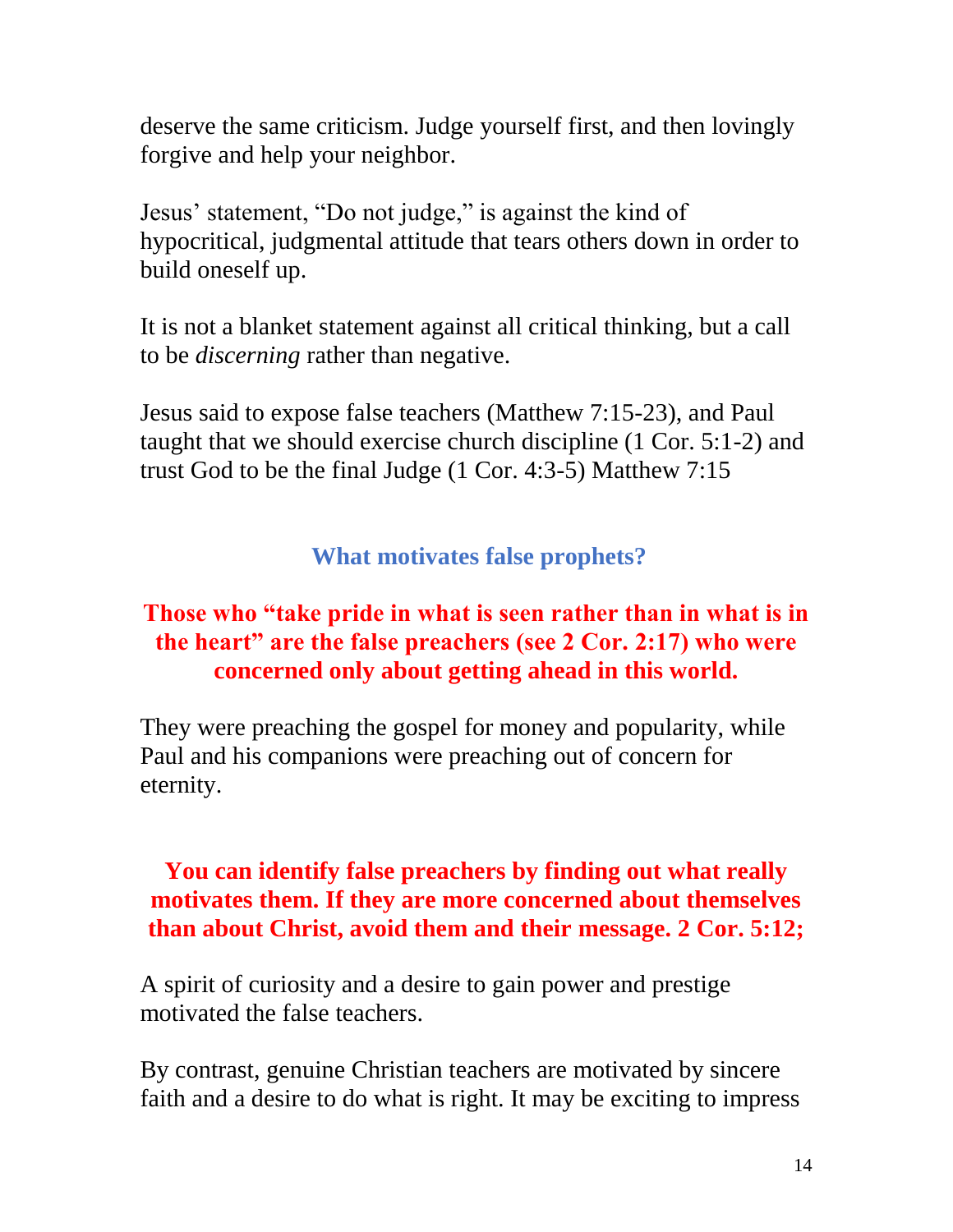people with our great knowledge, but high status based on falsehood is ultimately empty. 1 Tim. 1:5;

The people they teach should pay teachers, but these false teachers were attempting to make more money by distorting the truth and saying what people wanted to hear. They were more interested in making money than in teaching truth.

Peter and Paul both condemned greedy, lying teachers (see 1 Tim. 6:5). Before you send money to any cause, evaluate it carefully. Is the teacher or preacher clearly serving God or promoting his/her own interests?

Will the money be used to promote valid ministry, or will it merely finance further promotions? 2 Peter 2:3;

We cannot reach up to God by following rules of self-denial, by observing rituals, or by practicing religion. Paul isn't saying all rules are bad (see the note on +Galatians 2:15-16).

But no keeping of laws or rules will earn salvation. The Good News is that God reaches down to human beings, and he asks for our response.

#### **Man-made religions focus on human effort; Christianity focuses on Christ's work**.

Believers must put aside sinful desires, but doing so is the byproduct of our new life in Christ, not the reason for our new life. Our salvation does not depend on our own discipline and rulekeeping, but on the power of Christ's death and resurrection.

### **We can guard against man-made religions by asking these questions about any religious group:**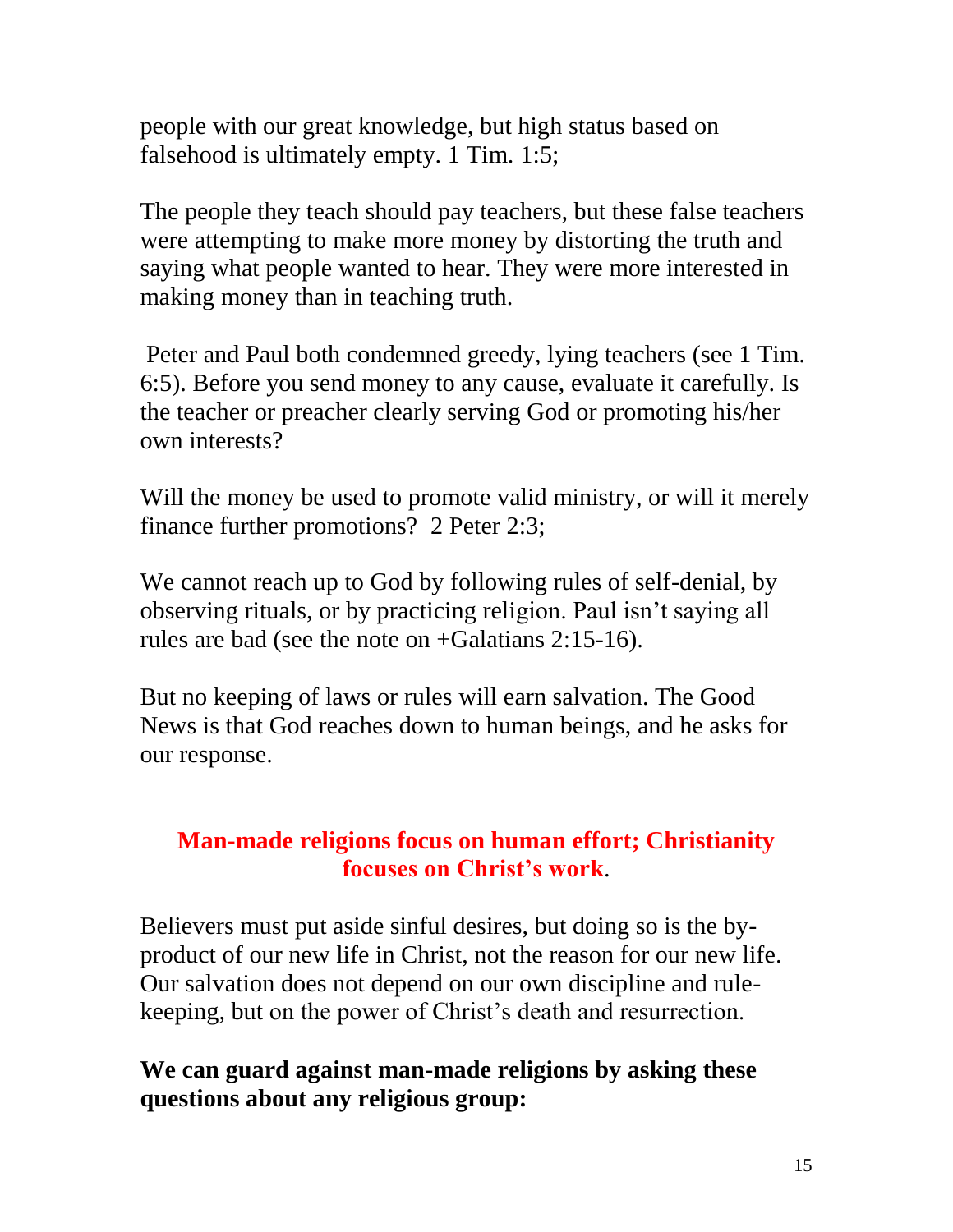- (1) Does it stress man-made rules and taboos rather than God's grace?
- (2) Does it foster a critical spirit toward others, or does it exercise discipline discreetly and lovingly?
- (3) Does it stress formulas, secret knowledge, or special visions more than the Word of God?
- (4) Does it elevate self-righteousness, honoring those who keep the rules, rather than elevating Christ?
- (5) Does it neglect Christ's universal church, claiming to be an elite group?
- (6) Does it teach humiliation of the body as a means to spiritual growth rather than focusing on the growth of the whole person?
- (7) Does it disregard the family rather than holding it in high regard as the Bible does?

To the Colossians, the discipline demanded by the false teachers seemed good, and legalism still attracts many people today. Following a long list of religious rules requires strong selfdiscipline and can make a person appear moral, but religious rules cannot change a person's heart. Only the Holy Spirit can do that. Col. 2:22-23;

The circumcision group" were the *Judaizers,* Jews who taught that the Gentiles had to obey all the Jewish laws before they could become Christians.

This regulation confused new Christians and caused problems in many churches where Paul had preached the Good News. Paul wrote letters to several churches to help them understand that Gentile believers did not have to become Jews first in order to be Christians—God accepts anyone who comes to him in faith (see Romans 1:17; Galatians 3:2-7).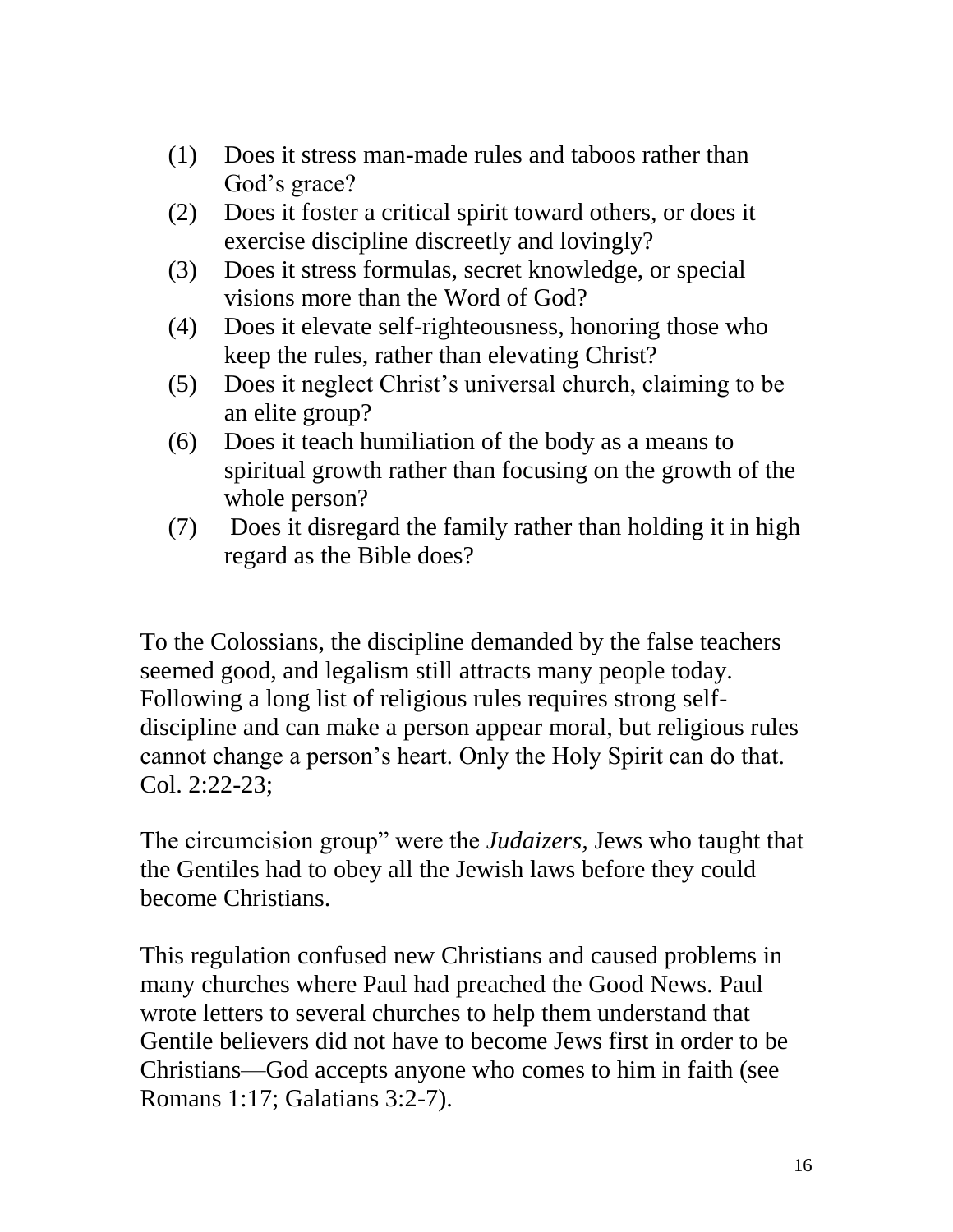Although the Jerusalem council had dealt with this issue (see Acts 15), devout Jews who refused to believe in Jesus still tried to cause problems in the Christian churches. Church leaders must be alert and take action on anything that divides Christians.

Paul warned Titus to be on the lookout for people who teach wrong doctrines and lead others into error. Some false teachers are simply confused—they speak their misguided opinions without checking them against the Bible.

Others have evil motives—they pretend to be Christians only because they can get more money ("dishonest gain"), additional business, or a feeling of power from being a leader in the church.

### **Jesus and the apostles repeatedly warned against false teachers (see Mark 13:22; Acts 20:29; 2 Thes. 2:3-12; 2 Peter 3:3-7) because their teachings attack the foundations of truth and integrity upon which the Christian faith is built**.

You can recognize false teachers because they will (1) focus more attention on themselves than on Christ; (2) ask you to do something that will compromise or dilute your faith; (3) deemphasize the divine nature of Christ or the inspiration of the Bible; or (4) urge believers to make decisions based more on human judgment than on prayer and Biblical guidelines. Titus 1:10-14

### **What false prophets do**

The Old Testament frequently mentions false prophets (see 2 Kings 3:13; Isaiah 44:25; Jeremiah 23:16; Ezekiel 13:2-3; Micah 3:5; Zech. 13:2).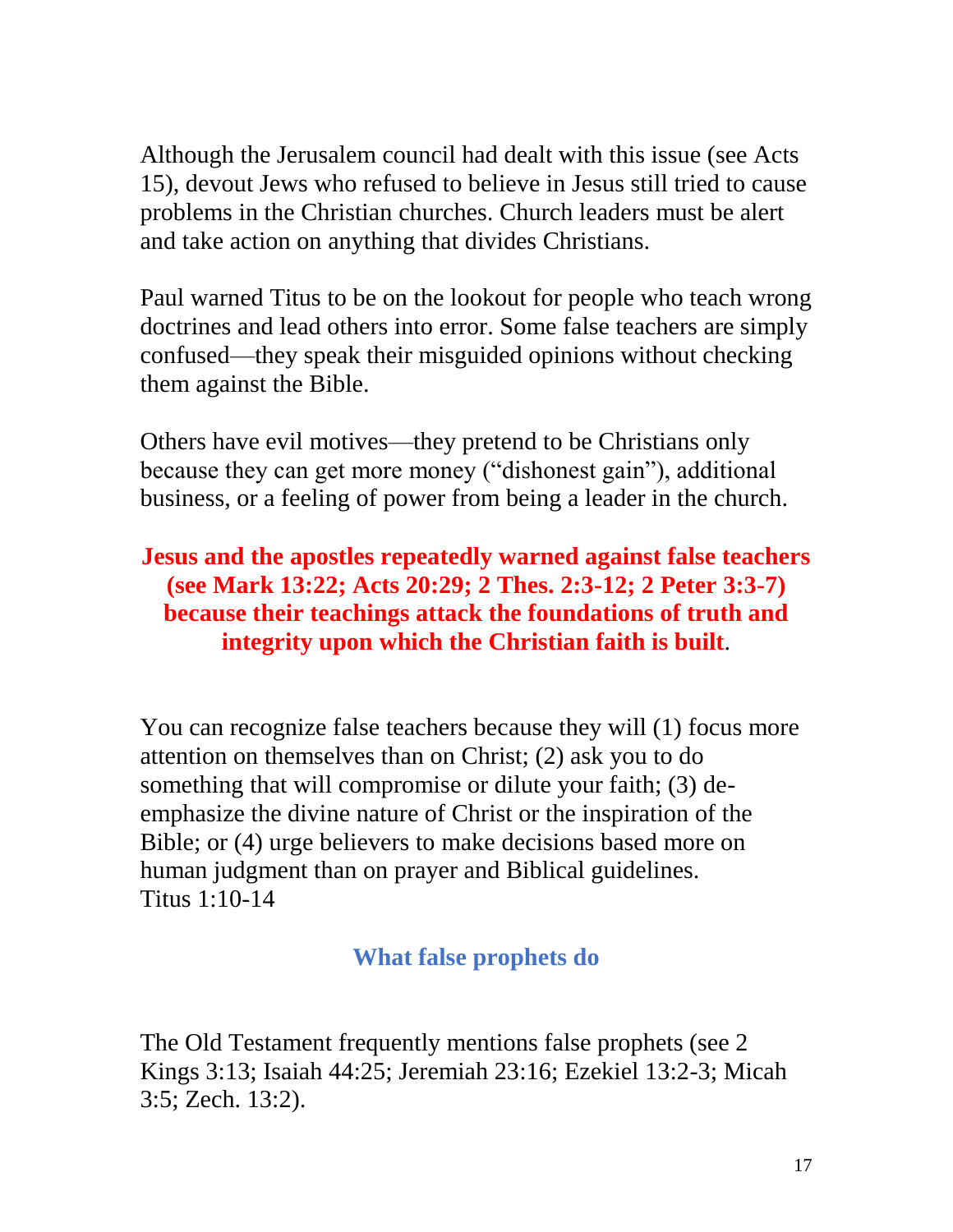False prophets claimed to receive messages from God, but they preached a "health and wealth" message. They said what the people wanted to hear, even when the nation was not following God as it should. There were false prophets in Jesus' day, and we have them today.

They are the popular leaders who tell people what they want to hear—such as "God wants you to be rich," "Do whatever your desires tell you," or "There is no such thing as sin or hell." Jesus said false teachers would come, and he warned his disciples, as he warns us, not to listen to their dangerous words.

#### **With false teaching and loose morals comes a particularly destructive disease—the loss of true love for God and others.**

Sin cools your love for God and others by turning your focus on yourself. You cannot truly love if you think only of yourself. Matthew 24:11-12.

Jesus had told the disciples that false teachers would come (Matthew 24:11; Mark 13:22-23).

Peter had heard these words, and at this time he was seeing them come true. Just as false prophets had contradicted the true prophets in Old Testament times (see, for example, Jeremiah 23:16-40; Jeremiah 28:1-17), telling people only what they wanted to hear, so false teachers were twisting Christ's teachings and the words of his apostles.

These teachers were belittling the significance of Jesus' life, death, and resurrection. Some claimed that Jesus couldn't be God; others claimed that he couldn't have been a real man.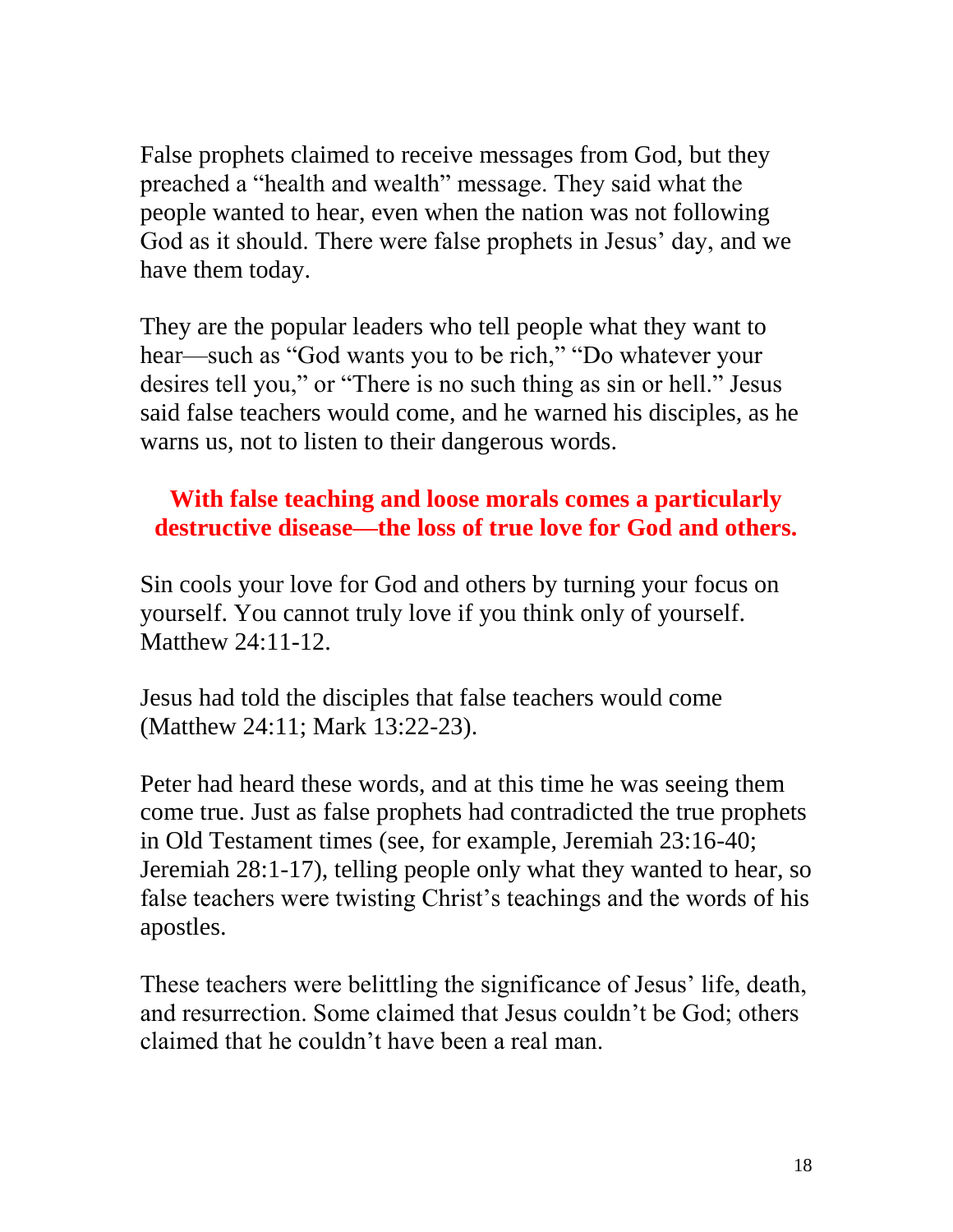These teachers allowed and even encouraged all kinds of wrong and immoral acts, especially sexual sin. We must be careful to avoid false teachers today.

Any book, tape series, or TV message must be evaluated according to God's Word. Beware of special meanings or interpretations that belittle Christ or his work. 2 Peter 2:1

### **What false teaching leads to?**

False prophets claimed to receive messages from God, but they preached a "health and wealth" message.

They said what the people wanted to hear, even when the nation was not following God as it should. There were false prophets in Jesus' day, and we have them today.

They are the popular leaders who tell people what they want to hear—such as "God wants you to be rich," "Do whatever your desires tell you," or "There is no such thing as sin or hell."

Jesus said false teachers would come, and he warned his disciples, as he warns us, not to listen to their dangerous words.

With false teaching and loose morals comes a particularly destructive disease—the loss of true love for God and others. Sin cools your love for God and others by turning your focus on yourself.

### **You cannot truly love if you think only of yourself. Matthew 24:12**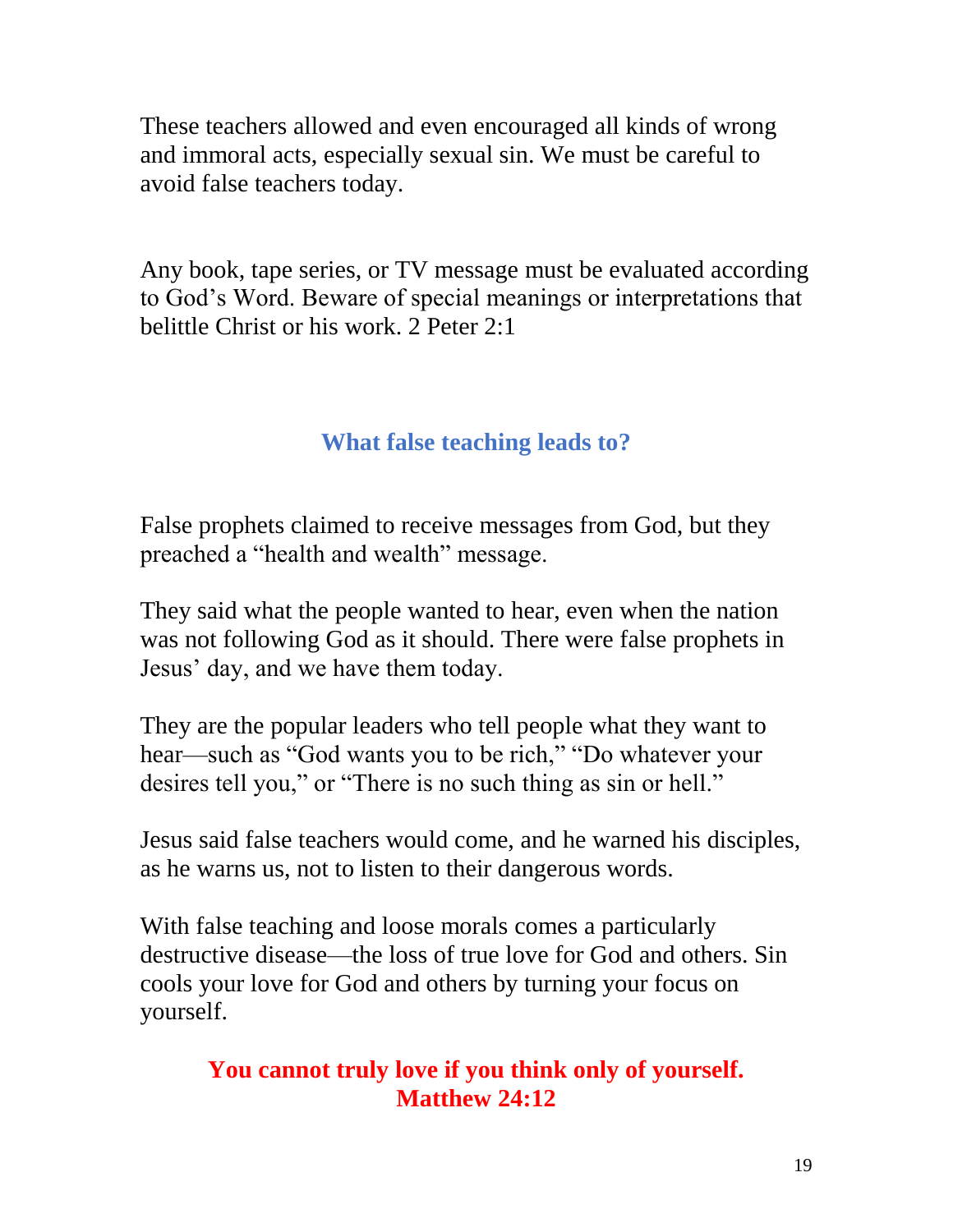# **Chapter 3**



# **False Prophets teaching are not consistent with the Bible.**

Jesus' warnings about false teachers still hold true. Upon close examination it becomes clear that many nice-sounding messages don't agree with God's message in the Bible. Only a solid foundation in God's Word can equip us to perceive the errors and distortions in false teaching.

In times of persecution even strong believers will find it difficult to be loyal. To keep from being deceived by false messiahs, we must understand that Jesus' return will be unmistakable (Mark 13:26); no one will doubt that it is he.

If you have to be told that the Messiah has come, then he hasn't (Matthew 24:27). Christ's coming will be obvious to everyone. Matthew 24:23-24;

The Corinthians may have thought that preachers could be judged by how much money they demand. A good speaker would charge a large sum, a fair speaker would be a little cheaper, and a poor speaker would speak for free.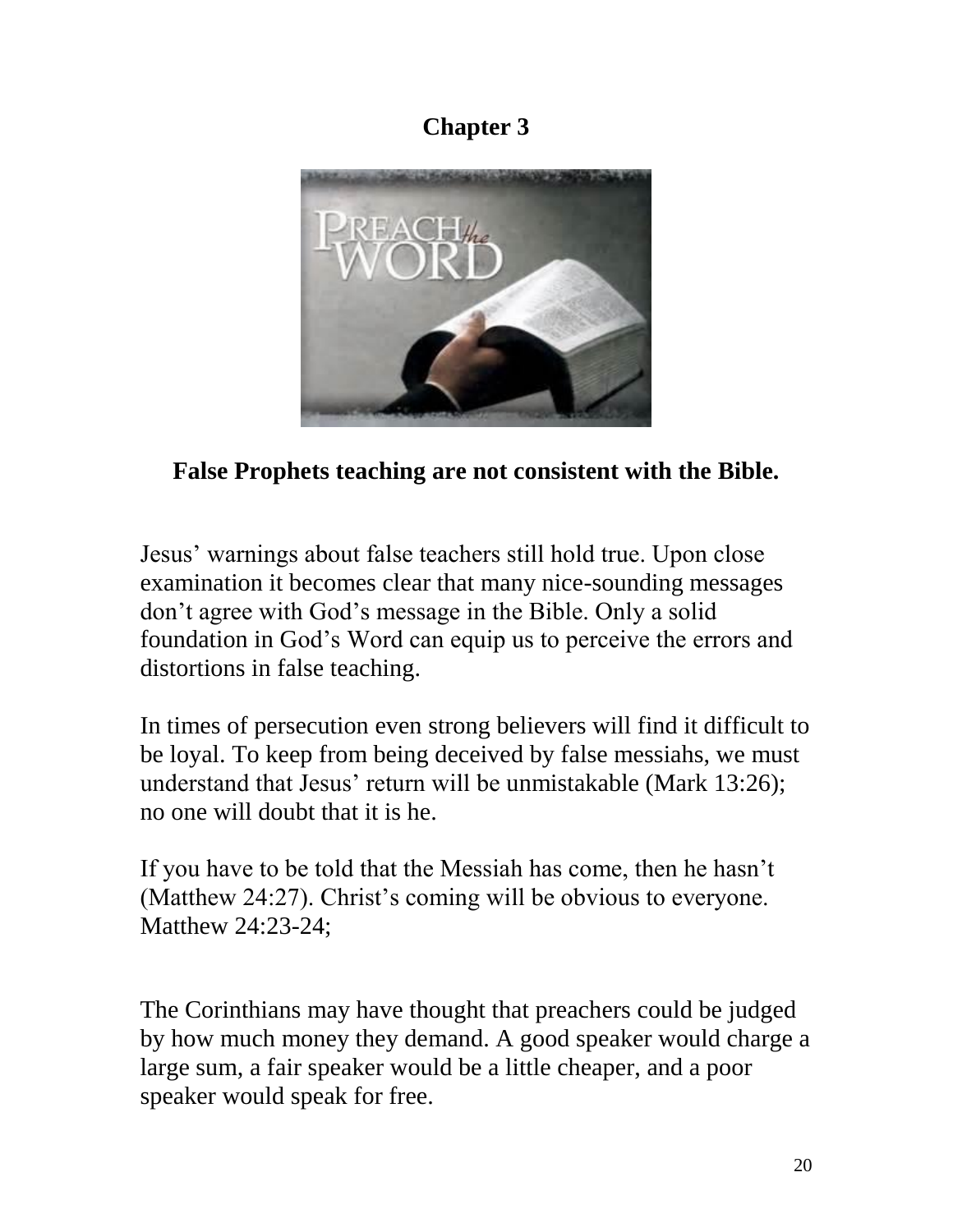The false teachers may have argued that because Paul asked no fee for his preaching, he must have been an amateur, with little authority or competence.

# **Believers today must be careful not to assume that every speaker who is well known and demands a large honorarium is superior at explaining and applying God's Word.**

Paul could have asked the Corinthian church for financial support. Jesus himself taught that those who the people to whom should support minister for God they minister (Matthew 10:10).

But Paul thought that asking for support in Corinth might be misunderstood. There were many false teachers who hoped to make a good profit from preaching (2 Cor. 2:17), and Paul might look like one of them.

Paul separated himself completely from those false teachers in order to silence those who only claimed to do God's work. 2 Cor.  $11:4$ 

# **False prophets sought popularity over truth.**

There were many false prophets in Old Testament times. They were praised by kings and crowds because their predictions prosperity and victory in war—were exactly what the people wanted to hear.

But popularity is no guarantee of truth, and human flattery does not bring God's approval. Sadness lies ahead for those who chase after the crowd's praise rather than God's truth. Luke 6:26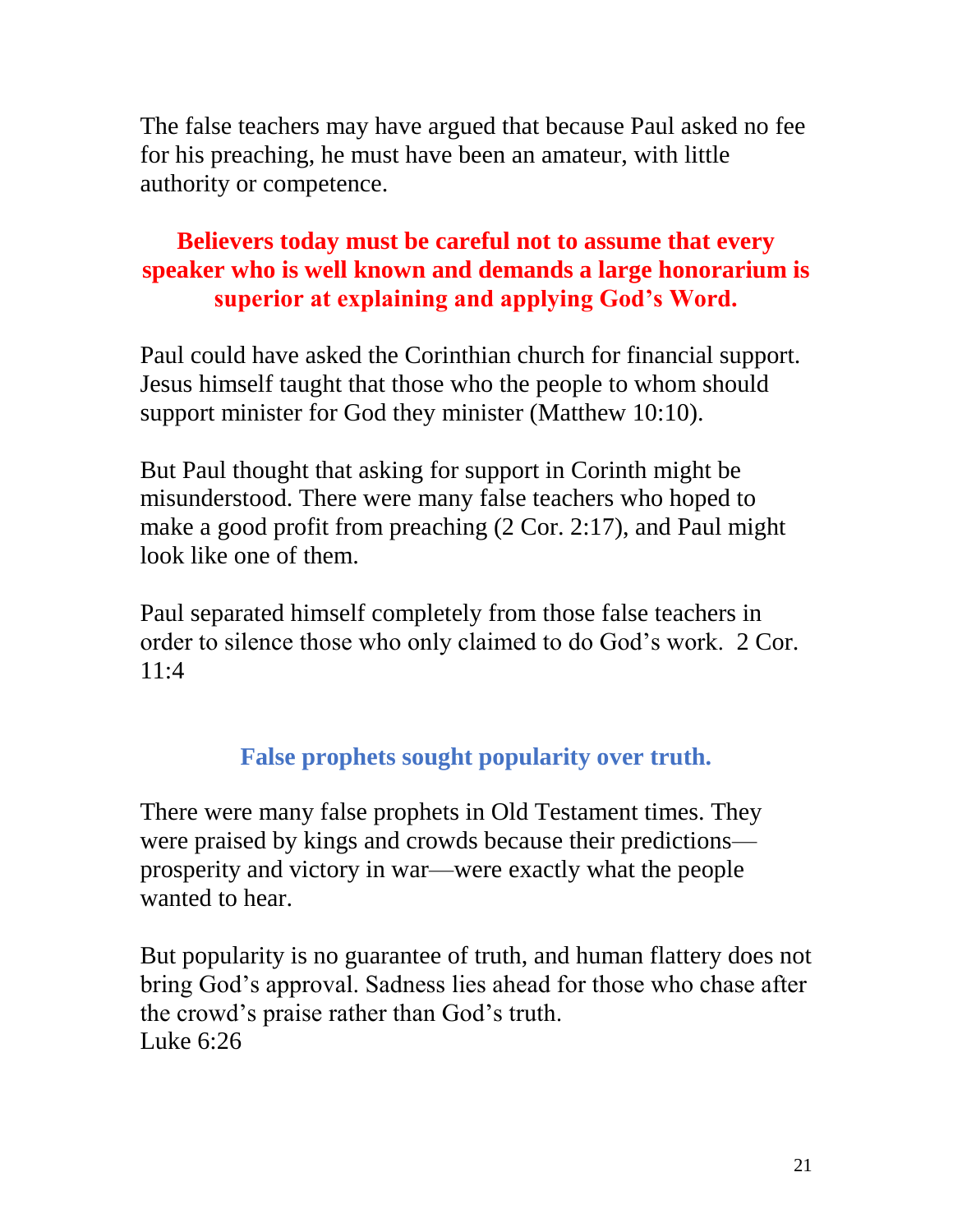### **False prophets compare themselves to others rather than God.**

Paul criticized the false teachers who were trying to prove their goodness by comparing themselves with others rather than with God's standards.

When we compare ourselves with others, we may feel pride because we think we're better.

#### **But when we measure ourselves against God's standards, it becomes obvious that we have no basis for pride.**

Don't worry about other people's accomplishments. Instead, continually ask: How does my life measure up to what God wants? How does my life compare to Jesus Christ? 2 Cor. 10:12-13

#### **Many false prophets seem to make sense at first.**

The Corinthians' sincere and pure devotion to Christ was being threatened by false teaching. Paul did not want the believers to lose their single-minded love for Christ.

Keeping Christ first in our lives can be very difficult when we have so many distractions threatening to sidetrack our faith. Just as Eve lost her focus by listening to the serpent, we too can lose our focus by letting our lives become overcrowded and confused. Is there anything that weakens your commitment to keep Christ first in your life?

How can you minimize the distractions that threaten your devotion to him?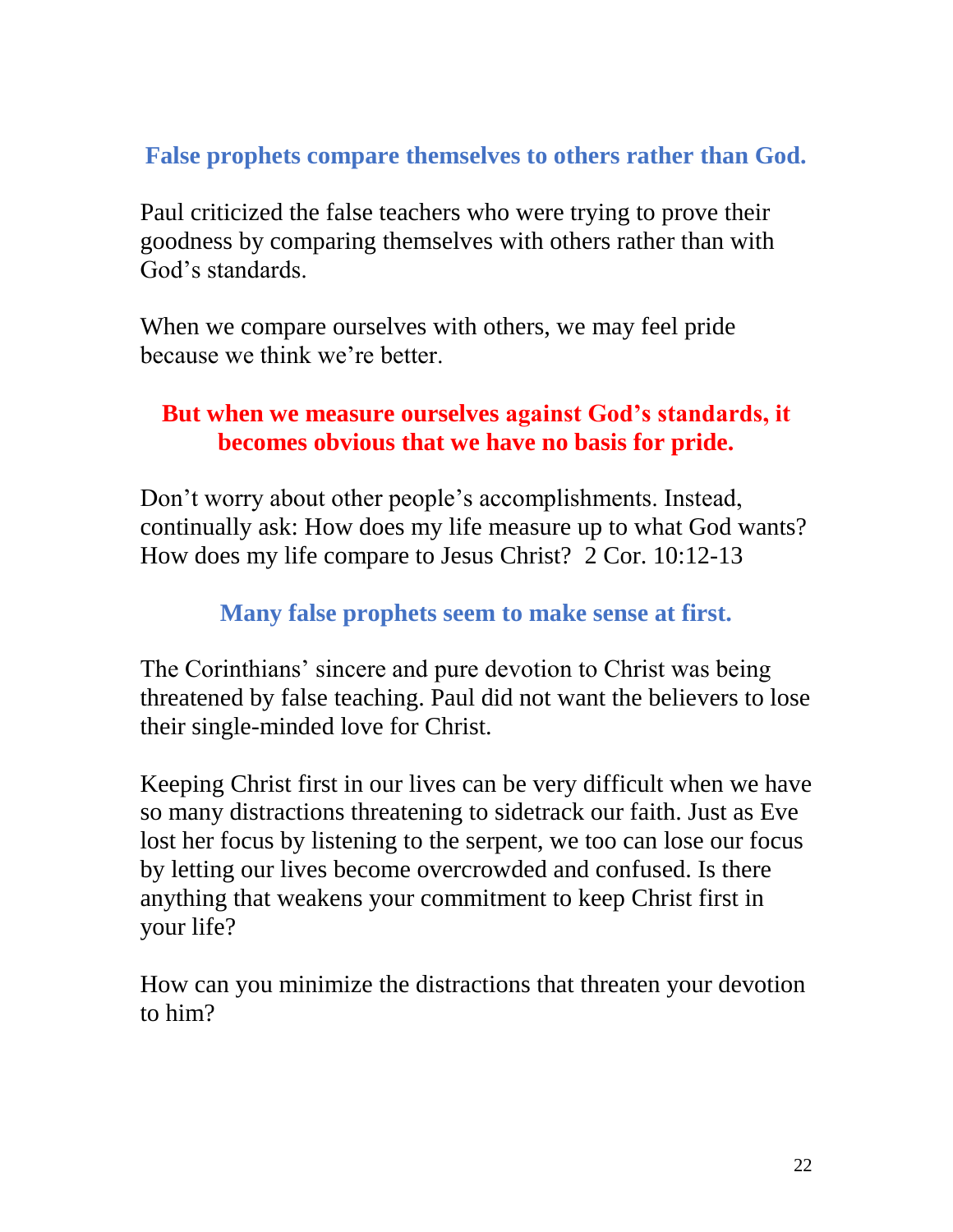The Corinthian believers fell for smooth talk and messages that sounded good and seemed to make sense. Today there are many false teachings that seem to make sense.

Don't believe someone simply because he or she sounds like an authority or says words you like to hear.

The Bible should be your authoritative guide. Don't listen to any "authoritative preacher" who contradicts God's Word.

The false teachers distorted the truth about Jesus and ended up preaching a different Jesus, a different spirit than the Holy Spirit, and a different gospel than God's way of salvation.

Because the Bible is God's infallible Word, those who teach anything different from what it says are both mistaken and misleading. 2 Cor. 11:3-4;

Those people" refers to false teachers who claimed to be religious authorities and experts in Judaism and Christianity.

Appealing to the believers' desire to do what was right, they drew quite a following.

Paul said, however, that they were wrong and that their motives were selfish. False teachers are often respectable and persuasive. That is why all teachings should be checked against the Bible. Galatians 4:17

#### **False prophets not willing to give their lives for the gospel.**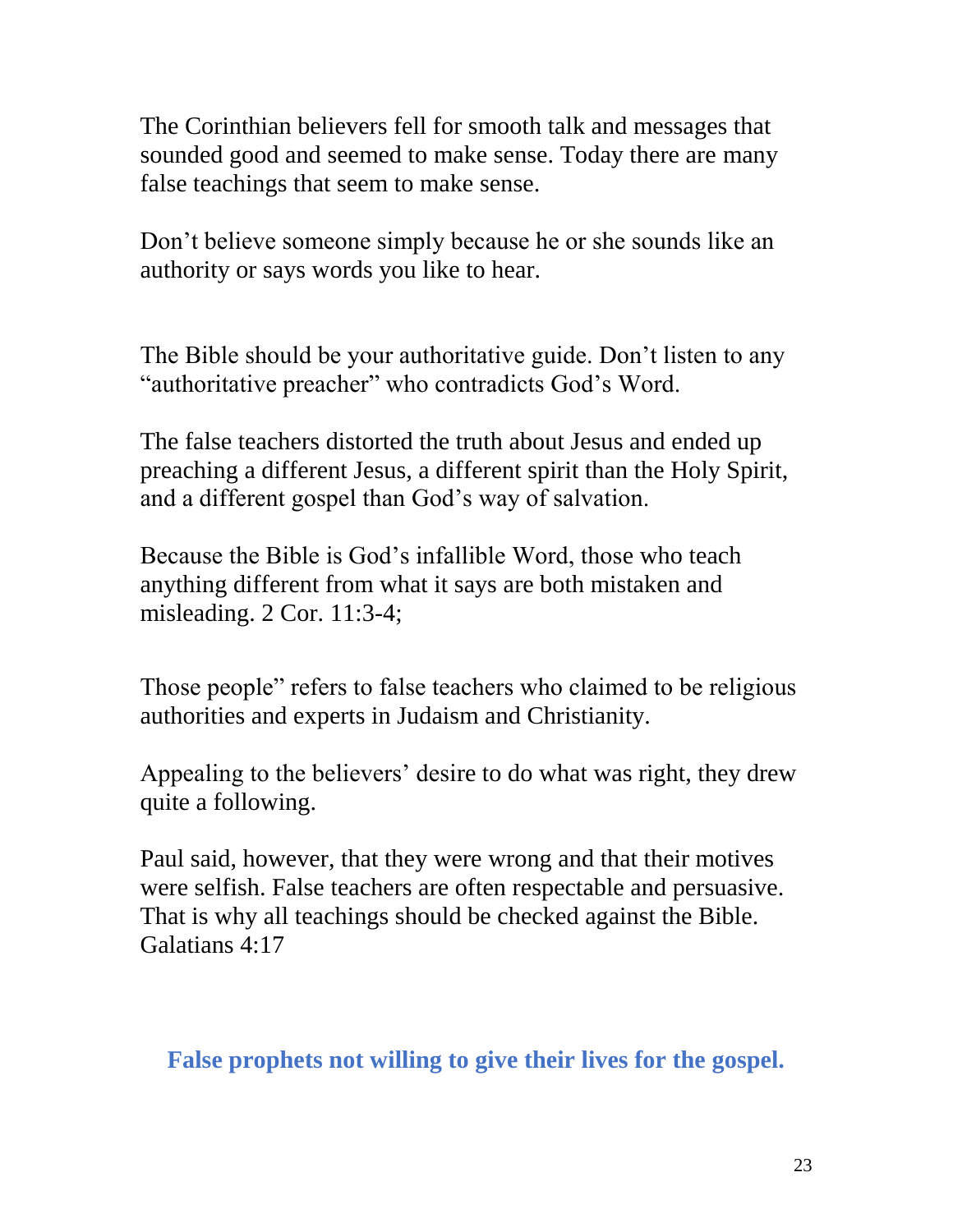Paul presented his credentials to counteract the charges that the false teachers were making against him. He felt foolish boasting like this, but his list of credentials would silence any doubts about his authority.

Paul wanted to keep the Corinthians from slipping under the spell of the false teachers and turning away from the gospel. Paul also gave a list of his credentials in his letter to the Philippians (see Phil. 3:4-8).

Paul was angry that the false teachers had impressed and deceived the Corinthians (2 Cor. 11:13-15). Therefore, he had to reestablish his credibility and authority by listing the trials he had endured in his service for Christ.

Some of these trials are recorded in the book of Acts (Acts 14:19; Acts 16:22-24). Because Paul wrote this letter during his third missionary journey (Acts 18:23-21:17), his trials weren't over.

He would experience yet further difficulties and humiliations for the cause of Christ (see Acts 21:30-33; Acts 22:24-30).

Paul was sacrificing his life for the gospel, something the false teachers would never do. The trials and hurts we experience for Christ's sake build our character, demonstrate our faith, and prepare us for further service to the Lord.

Sea travel was not as safe as it is today. Paul had been shipwrecked three times, and he would face another accident on his voyage to Rome (see Acts 27). By this time, Paul had probably made at least eight or nine voyages.

Not only did Paul face beatings and dangers, he also carried the daily concern for the young churches, worrying that they were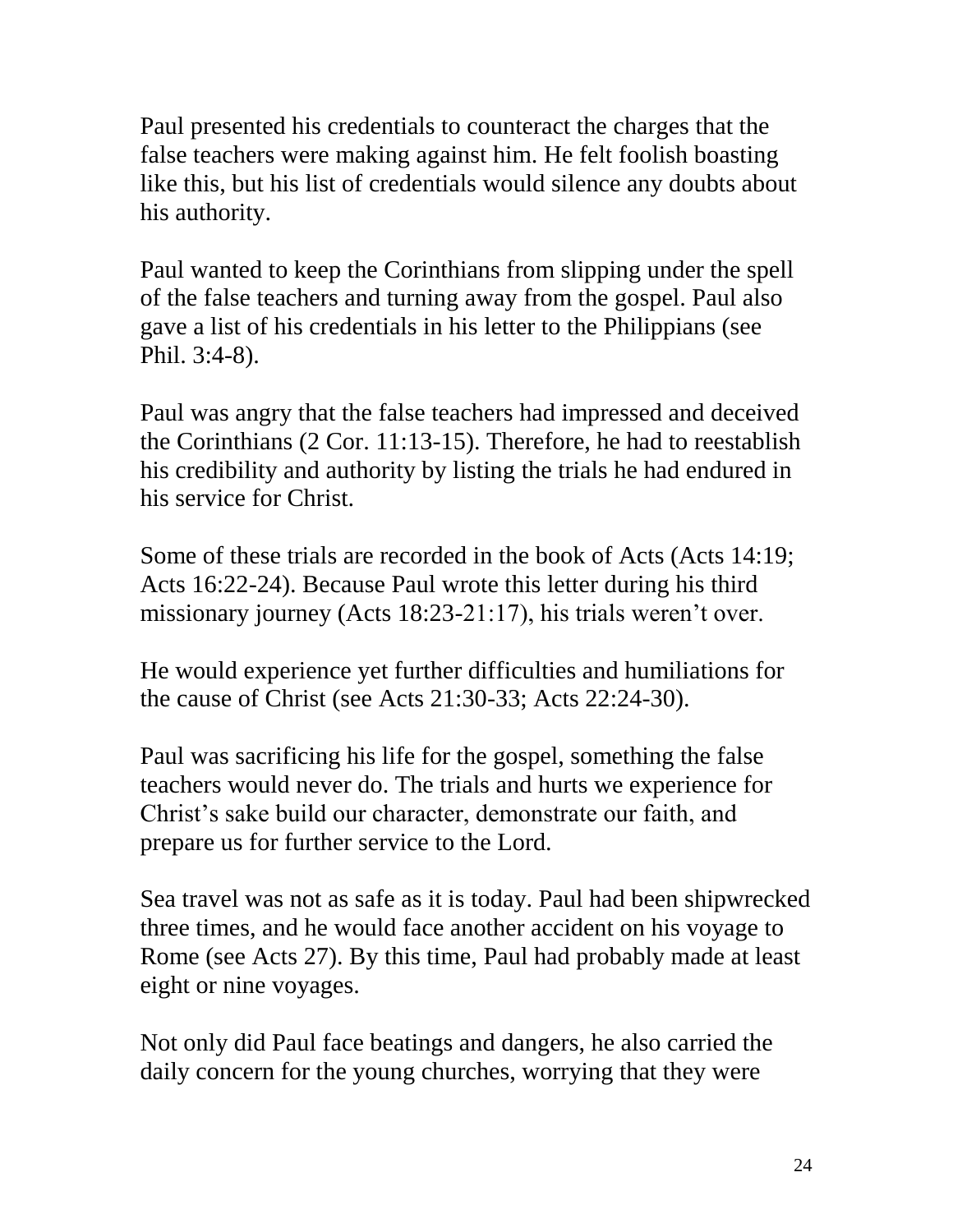staying true to the gospel and free from false teachings and inner strife.

Paul was concerned for individuals in the churches he served. If God has placed you in a position of leadership and authority, treat people with Paul's kind of empathy and concern 2 Cor. 11:23-29

### **False prophets not connected to Christ.**

The fundamental problem with the false teachers was that they were not connected to Christ, the Head of the body of believers.

If they had been joined to him, they could not have taught false doctrine or lived immorally. Anyone who teaches about God without being connected to him by faith should not be trusted. Col. 2:19

# **False prophets embroil church in irrelevant disputes.**

Paul first visited Ephesus on his second missionary journey (Acts 18:19-21). Later, on his third missionary journey, he stayed there for almost three years (Acts 19-20).

Ephesus, along with Rome, Corinth, Antioch, and Alexandria, was one of the major cities in the Roman Empire. It was a center for the commerce, politics, and religions of Asia Minor, and the location of the temple dedicated to the goddess Artemis (Diana). The church at Ephesus may have been plagued by the same heresy that was threatening the church at Colosse—the teaching that to be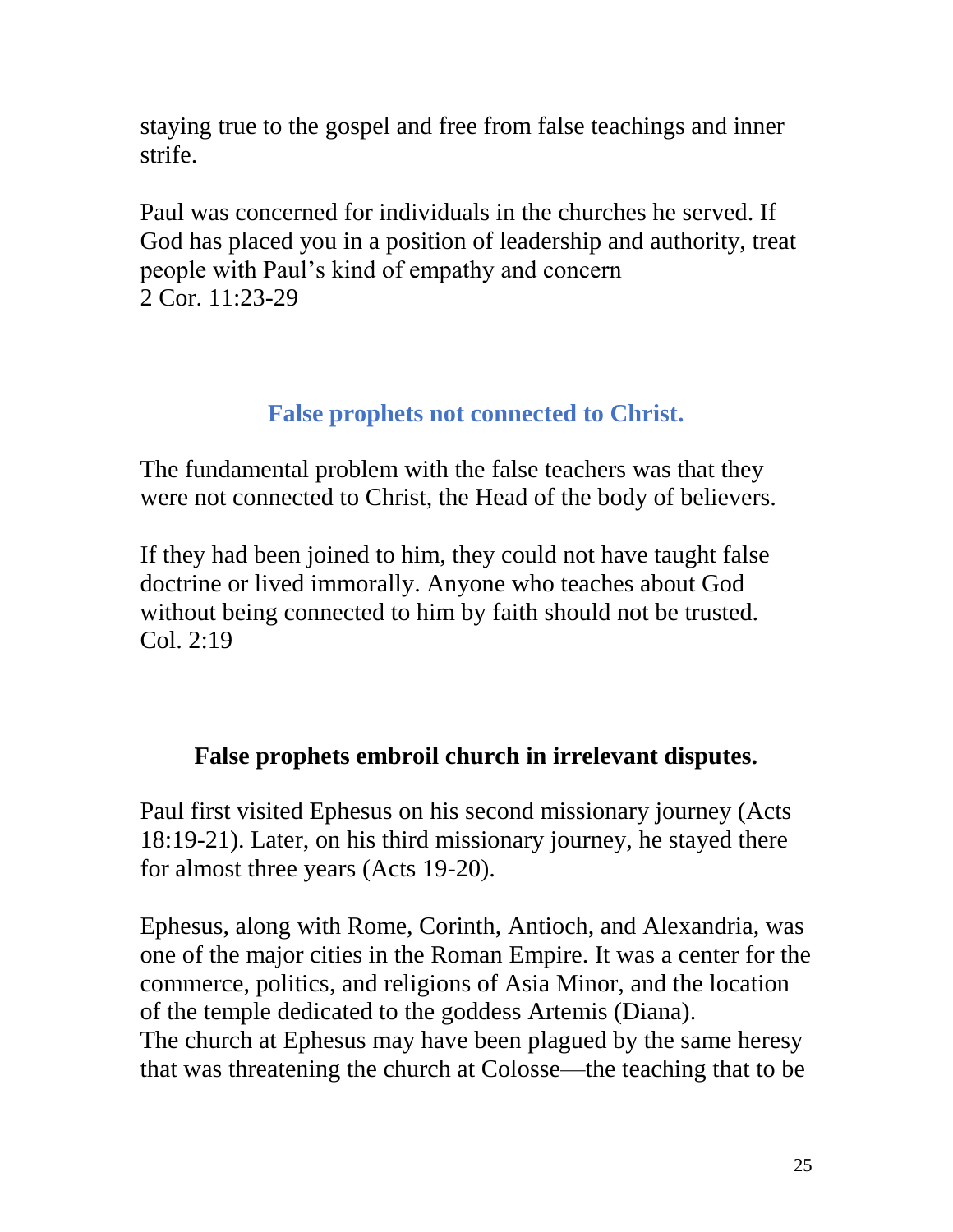acceptable to God, a person had to discover certain hidden knowledge and had to worship angels (Col. 2:8, 18).

Thinking that it would aid in their salvation, some Ephesians constructed mythical stories based on Old Testament history or genealogies.

#### **The false teachers were motivated by their own interests rather than Christ's. They embroiled the church in endless and irrelevant questions and controversies, taking precious time away from the study of the truth.**

Today we could also enter into worthless and irrelevant discussions, but such disputes quickly crowd out the life-changing message of Christ.

Stay away from religious speculation and pointless theological arguments. Such exercises may seem harmless at first, but they have a way of sidetracking us from the central message of the gospel—the person and work of Jesus Christ.

And they expend time we should use to share the gospel with others. You should avoid anything that keeps you from doing God's work. 1 Tim. 1:3-4

#### **False prophets dilute the Christian faith.**

The "later times" began with Christ's resurrection and will continue until his return when he will set up his kingdom and judge all humanity.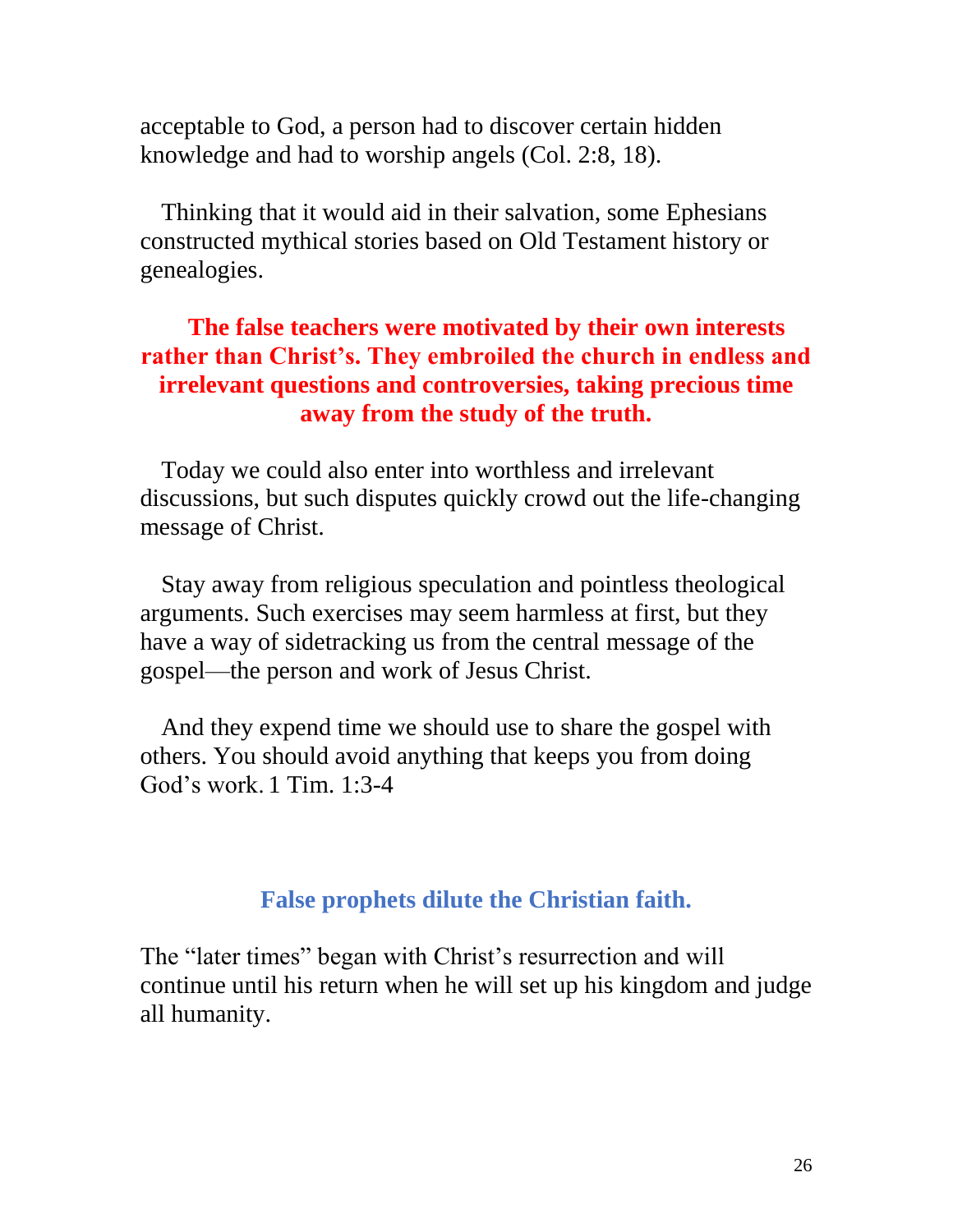False teachers were and still are a threat to the church. Jesus and the apostles repeatedly warned against them (see, for example, Mark 13:21-23; Acts 20:28-31; 2 Thes. 2:1-12; 2 Peter 3:3-7).

The danger that Timothy faced in Ephesus seems to have come from certain people in the church who were following some Greek philosophers who taught that the body was evil and that only the soul mattered.

The false teachers refused to believe that the God of creation was good, because his very contact with the physical world would have soiled him.

Though these Greek-influenced church members honored Jesus, they could not believe he was truly human. Paul knew that their teachings, if left unchecked, would greatly distort Christian truth.

It is not enough that a teacher appears to know what he is talking about, is disciplined and moral, or says that he is speaking for God. If his words contradict the Bible, his teaching is false.

Like Timothy, we must guard against any teaching that causes believers to dilute or reject any aspect of their faith. Such false teaching can be very direct or extremely subtle. 1 Tim. 4:1-2

#### **Why Paul said false prophets were devil-inspired.**

Paul said the false teachers were hypocritical liars who encouraged people to follow "deceiving spirits and things taught by demons." Satan deceives people by offering a clever imitation of the real thing. The false teachers gave stringent rules (such as forbidding people to marry or to eat certain foods).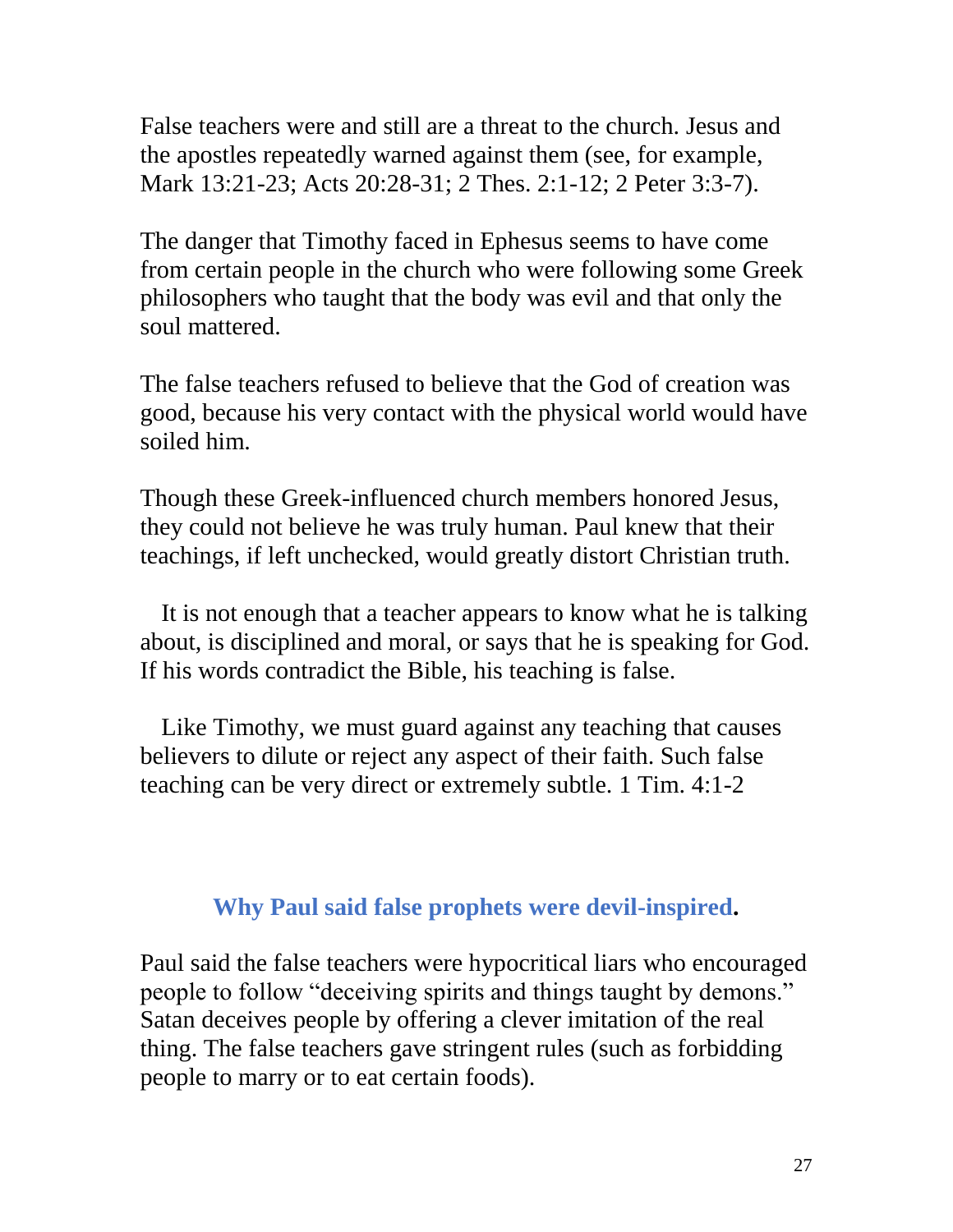This made them appear self-disciplined and righteous. Their strict disciplines for the body, however, could not remove sin (see Col. 2:20-23).

We must not be unduly impressed by a teacher's style or credentials; we must look to his teaching about Jesus Christ. His conclusions about Christ show the source of his message.

In opposition to the false teachers, Paul affirmed that everything God created is good (see Genesis 1).

We should ask for God's blessing on his created gifts that give us pleasure and thank him for them. This doesn't mean that we should abuse what God has made (for example, gluttony abuses God's gift of good food, lust abuses God's gift of love, and murder abuses God's gift of life).

#### **Instead of abusing, we should enjoy these gifts by using them to serve and honor God.**

Have you thanked God for the good gifts he has given? Are you using the gifts in ways pleasing to you *and* to God? 1 Tim. 4:4-5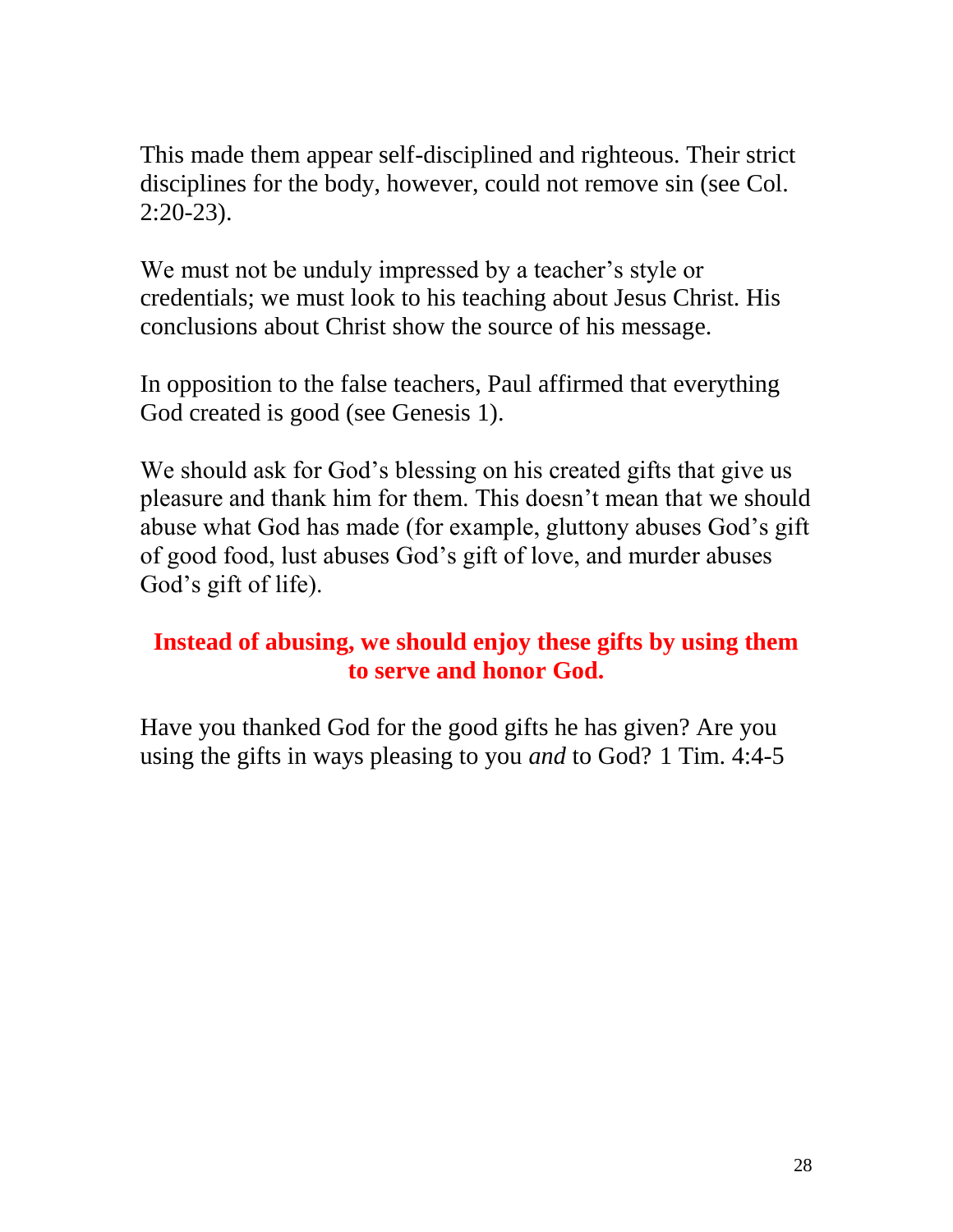# Chapter 4



**False prophets teachings are based on false view of Christ.**

False teachers were a problem in Ephesus (see Acts 20:29-30; 1 Tim. 1:3-11).

At the heart of false teaching is an incorrect view of Christ. In Timothy's day many asserted that Christ was divine but not human—God but not man.

These days we often hear that Jesus was human but not divine man but not God.

Either view destroys the good news that Jesus Christ has taken our sins on himself and has reconciled us to God. In this verse, Paul firmly states that Jesus is fully man ("descended from David") and fully God ("raised from the dead").

This is an important doctrine for all Christians. 2 Tim. 2:8

# **False prophets denied resurrection of the body.**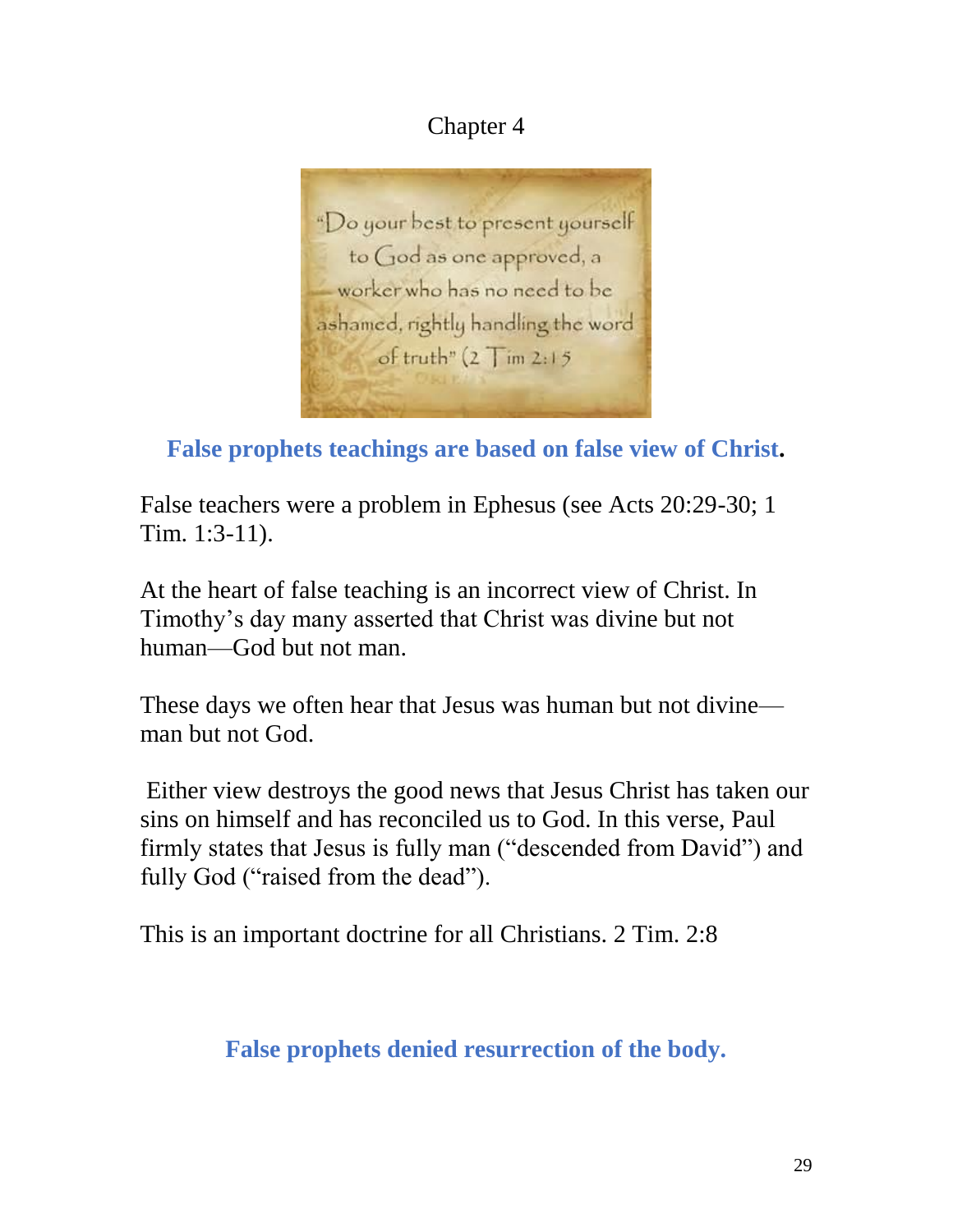Paul had handed Hymenaeus over to Satan because his false teaching concerning the resurrection was destroying some people's faith.

The false teachers were denying the resurrection of the body. They believed that when a person became a Christian, he or she was spiritually reborn, and that was the only resurrection there would ever be.

To them, resurrection was symbolic and spiritual, not physical.

Paul clearly taught, however, that believers will be resurrected after they die, and that their bodies as well as their souls will live eternally with Christ (1 Cor. 15:35ff; 2 Cor. 5:1-10; 1 Thes. 4:15-18).

# **We cannot shape the doctrines of Scripture to match our opinions. If we do, we are putting ourselves above God. Instead, our beliefs should be consistent with God's Word. 2 Tim. 2:18**

### **Hypocritical actions at Lord's Supper.**

The feast may have been part of the celebration of the Lord's Supper.

The feast was a full meal that ended with Communion.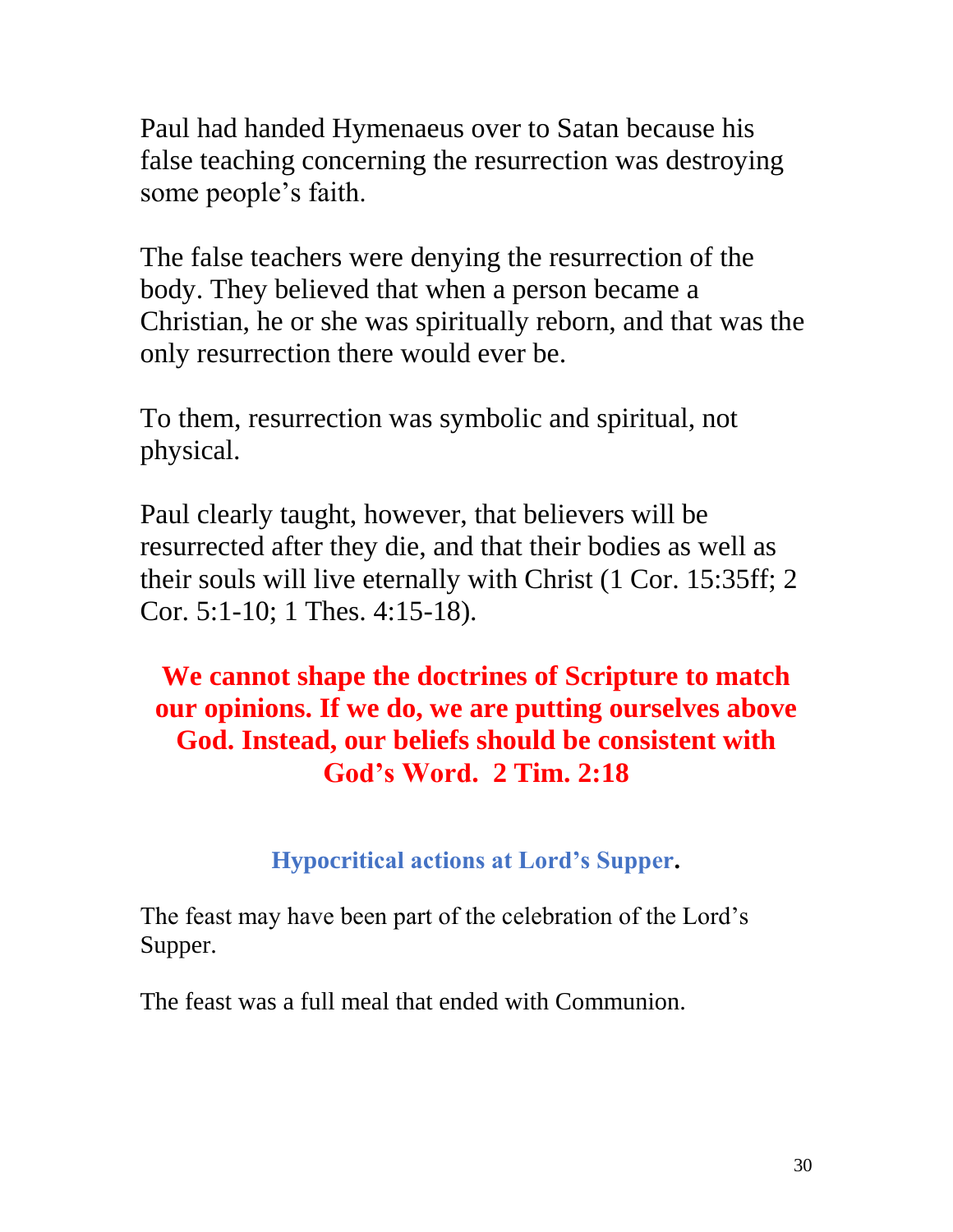The false teachers, although they were sinning openly, took part in these meals with everyone else in the church.

In one of the greatest of hypocritical acts, they attended a sacred feast designed to promote love and unity among believers, while at the same time they gossiped and slandered those who disagreed with their opinions.

As Paul told the Corinthians, "Therefore, whoever eats the bread or drinks the cup of the Lord in an unworthy manner will be guilty of sinning against the body and blood of the Lord" (1 Cor. 11:27).

These men were guilty of more than false teaching and promoting evil pleasures; they were guilty of leading others away from God's Son, Jesus. 2 Peter 2:13-14

# **Views about the body**

Light represents what is good, pure, true, holy, and reliable. Darkness represents what is sinful and evil.

The statement "God is light" means that God is perfectly holy and true and that he alone can guide us out of the darkness of sin.

Light is also related to truth in that light exposes whatever exists, whether it is good or bad. In the dark, good and evil look alike; in the light, they can be clearly distinguished.

### **Just as darkness cannot exist in the presence of light, sin cannot exist in the presence of a holy God.**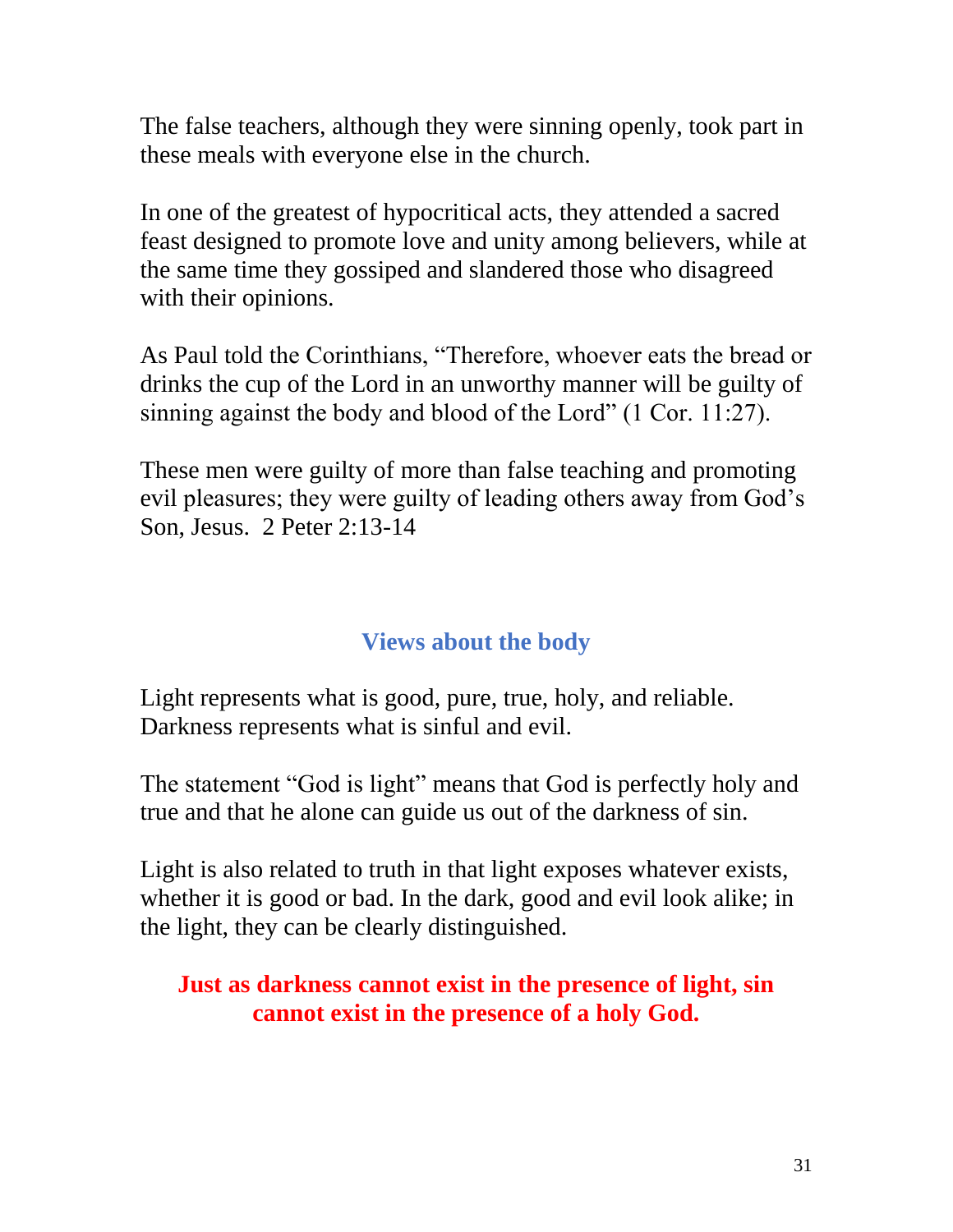If we want to have a relationship with God, we must put aside our sinful ways of living. To claim that we belong to him but then to go out and live for ourselves is hypocrisy. Christ will expose and judge such deceit.

Here John was confronting the first of three claims of the false teachers: that we can have fellowship with God and still walk in darkness.

False teachers who thought that the physical body was evil or worthless taught one of two approaches to behavior: either they insisted on denying bodily desires through rigid discipline, or they approved of gratifying every physical lust because the body was going to be destroyed anyway.

Obviously the second approach was more popular! Here John is saying that no one can claim to be a Christian and still live in evil and immorality. We can't love God and court sin at the same time. 1 John 1:6

### **False teachers refuse to take sin seriously.**

Here John was attacking the second claim of the false teachers: that people had no natural tendency toward sin, that they were "without sin," and that they were then incapable of sinning. This idea is at best self-deception and at worst a bald-faced lie. The false teachers refused to take sin seriously. They wanted to be considered Christians, but they saw no need to confess and repent. The death of Christ did not mean much to them because they didn't think they needed it. Instead of repenting and being purified by Christ's blood, they were encouraging sin among believers. In this life we are always capable of sinning, so we should never let down our guard. 1 John 1:8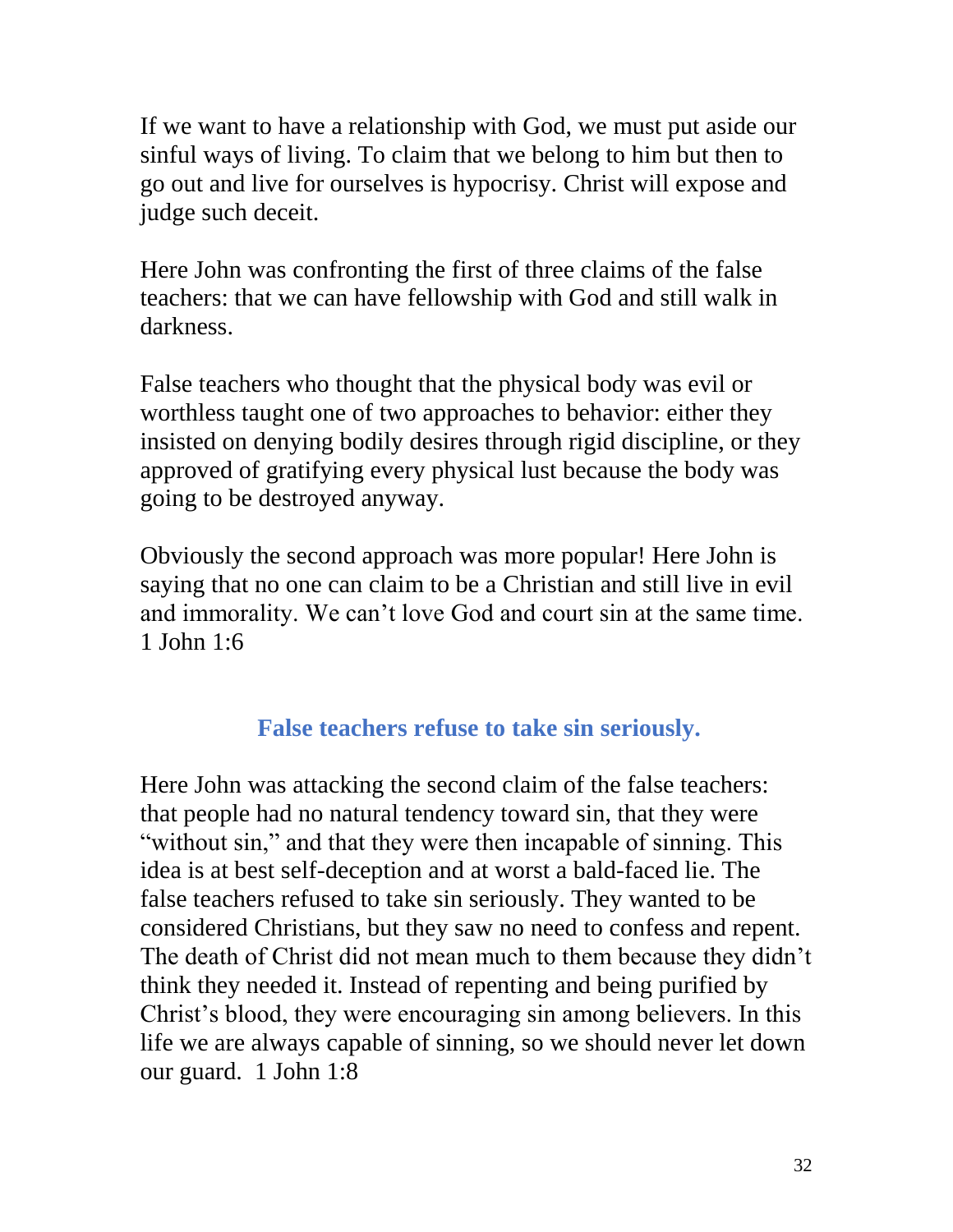### **Many claimed they had no sin.**

The false teachers not only denied that sin breaks our fellowship with God (1 John 1:6) and that they had a sinful nature (1 John 1:8), but they also denied that their conduct involved any sin at all (1 John 1:10).

That was a lie that ignored one basic truth: all people are sinners by nature and by practice. At conversion all our sins are forgiven past, present, and future. Yet even after we become Christians, we still sin and still need to confess.

This kind of confession is not offered to gain God's acceptance, but to remove the barrier to fellowship that our sin has put between us and him.

It is difficult, however, for many people to admit their faults and shortcomings, even to God. It takes humility and honesty to recognize our weaknesses, and most of us would rather pretend that we are strong.

But we need not fear revealing our sins to God—he knows them already. He will not push us away, no matter what we've done. Instead he will draw us to himself.

Confession is supposed to free us to enjoy fellowship with Christ. It should ease our consciences and lighten our cares.

But some Christians do not understand how it works. They feel so guilty that they confess the same sins over and over; then they wonder if they might have forgotten something.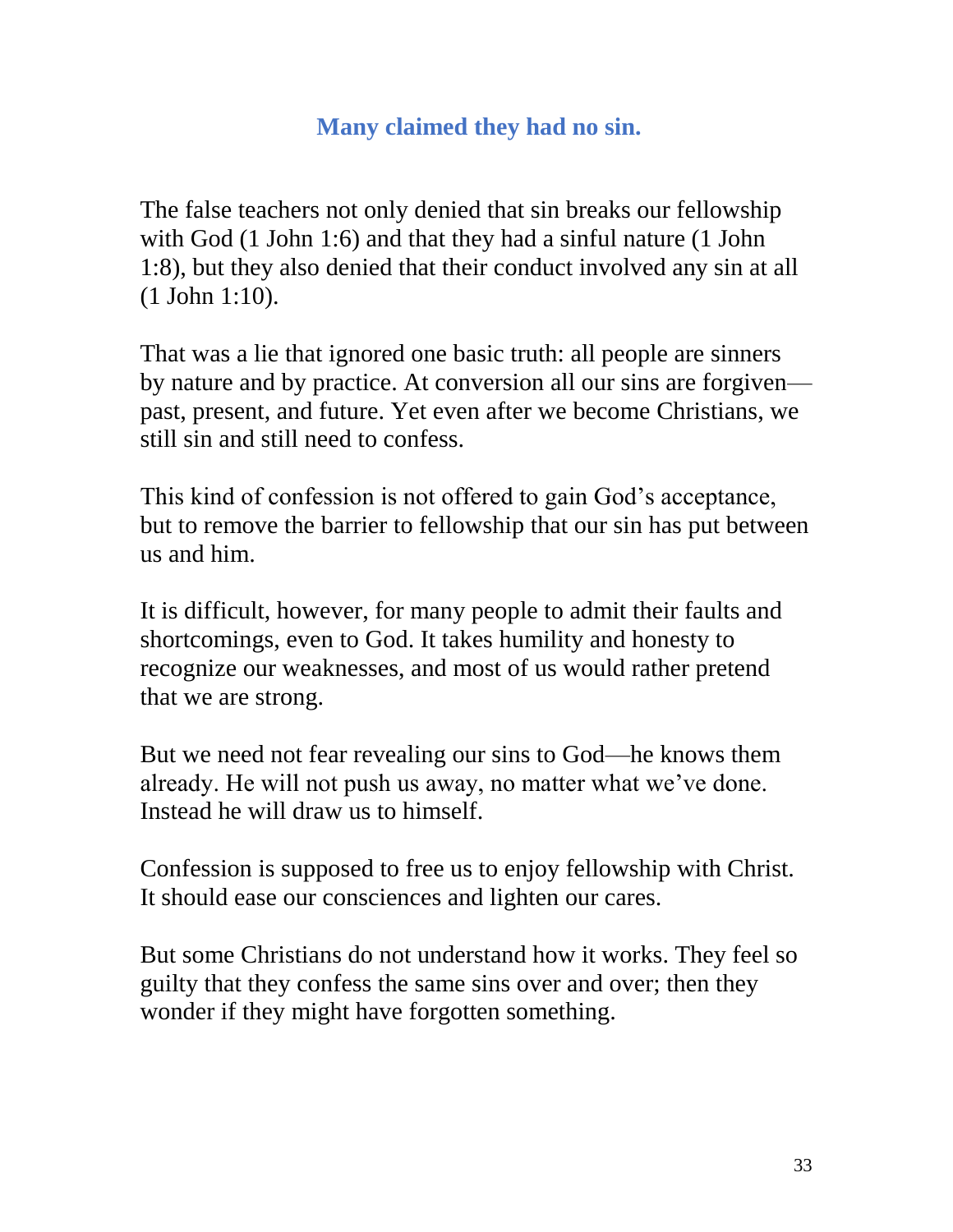Other Christians believe that God forgives them when they confess, but if they died with unconfessed sins, they would be forever lost.

These Christians do not understand that God *wants* to forgive us. He allowed his beloved Son to die just so he could offer us pardon. When we come to Christ, he forgives all the sins we have committed or will ever commit.

### **We don't need to confess the sins of the past all over again, and we don't need to fear that God will reject us if we don't keep our slate perfectly clean.**

Of course we should continue to confess our sins, but not because failure to do so will make us lose our salvation. Our relationship with Christ is secure. Instead, we should confess so that we can enjoy maximum fellowship and joy with him.

True confession also involves a commitment not to continue in sin. We wouldn't be genuinely confessing our sins to God if we planned to commit them again and just wanted temporary forgiveness.

We should also pray for strength to defeat temptation the next time we face it.

If God has forgiven us for our sins because of Christ's death, why must we confess our sins? In admitting our sins and receiving Christ's cleansing, we are:

- (1) agreeing with God that our sin truly is sin and that we are willing to turn from it,
- (2) ensuring that we don't conceal our sins from him and consequently from ourselves, and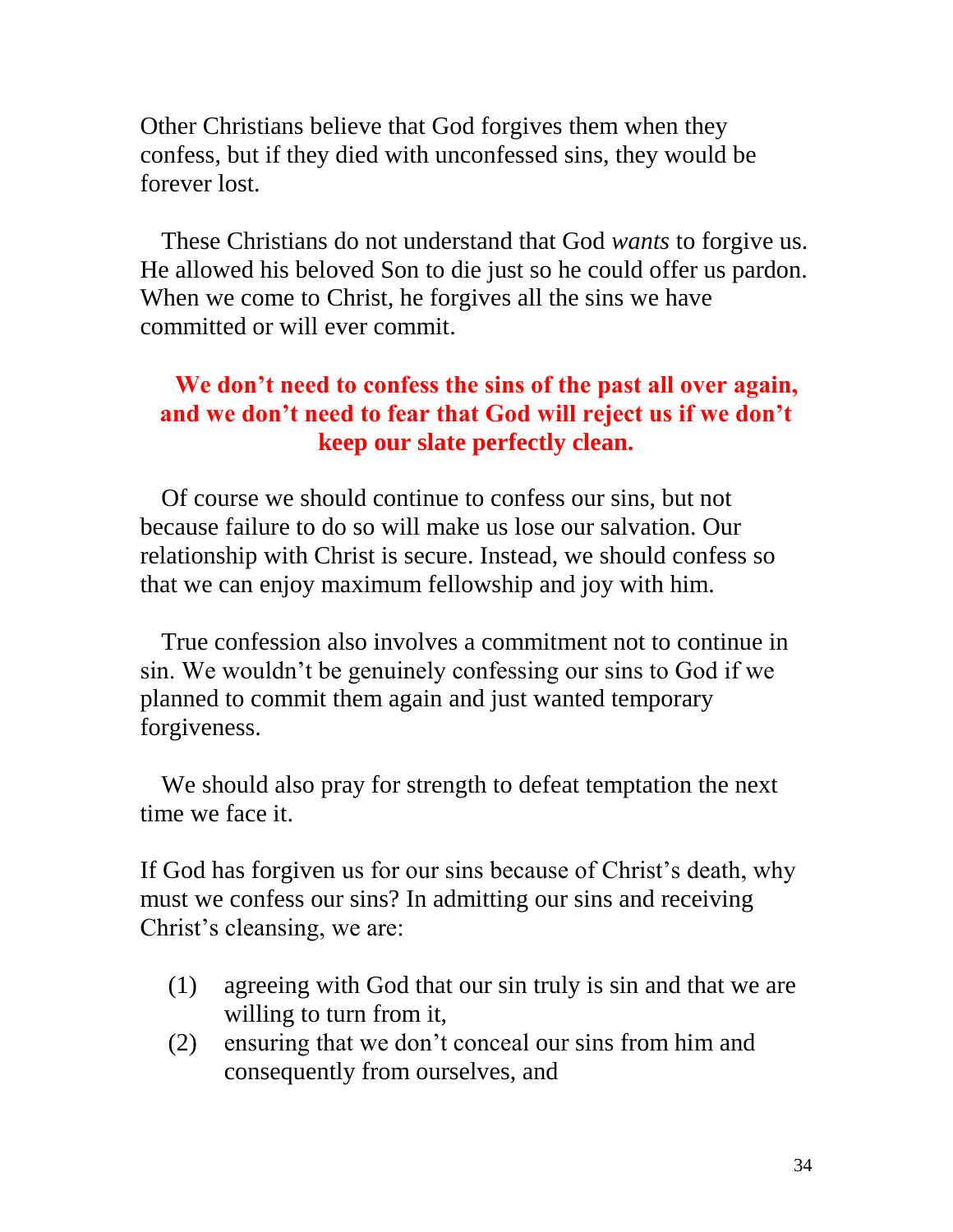# **Chapter 5**



**False prophets claimed a secret knowledge.**

False teachers claimed that they possessed secret knowledge that gave them authority. Their "knowledge" of God was esoteric mystical and beyond human understanding.

The nature of God *is* beyond our understanding, but God, in his grace, has chosen to reveal himself to us—in his Word, and supremely in Jesus Christ.

Therefore, we must seek to know all we can about what he has revealed, even though we cannot fully comprehend God with our finite human minds.

**Beware of those who claim to have all the answers and who belittle what they do not understand. Jude 1:10**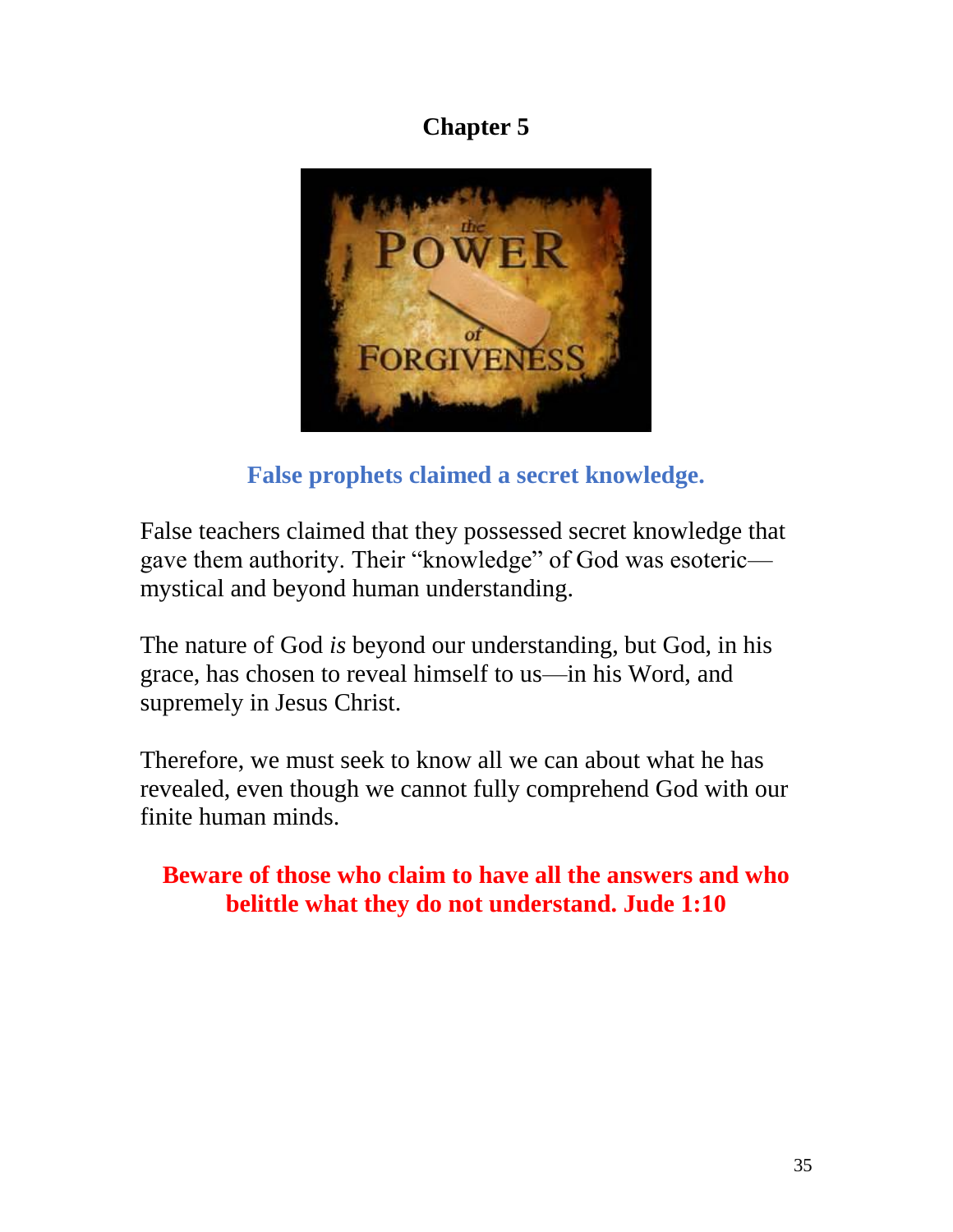

# **True prophets and false prophets contrasted.**

# **CHART: PROPHETS—FALSE AND TRUE**

| <b>False Prophets</b>                                        | <b>True Prophets</b>                                                  |
|--------------------------------------------------------------|-----------------------------------------------------------------------|
| Worked for<br>political purposes<br>to benefit<br>themselves | Worked for spiritual<br>purposes to serve<br>God and the people       |
| Held positions of<br>great wealth                            | Owned little or<br>nothing                                            |
| Gave false<br>messages                                       | Spoke only true<br>messages                                           |
| Spoke only what<br>the people wanted<br>to hear              | Spoke only what<br>God told them to<br>say—no matter how<br>unpopular |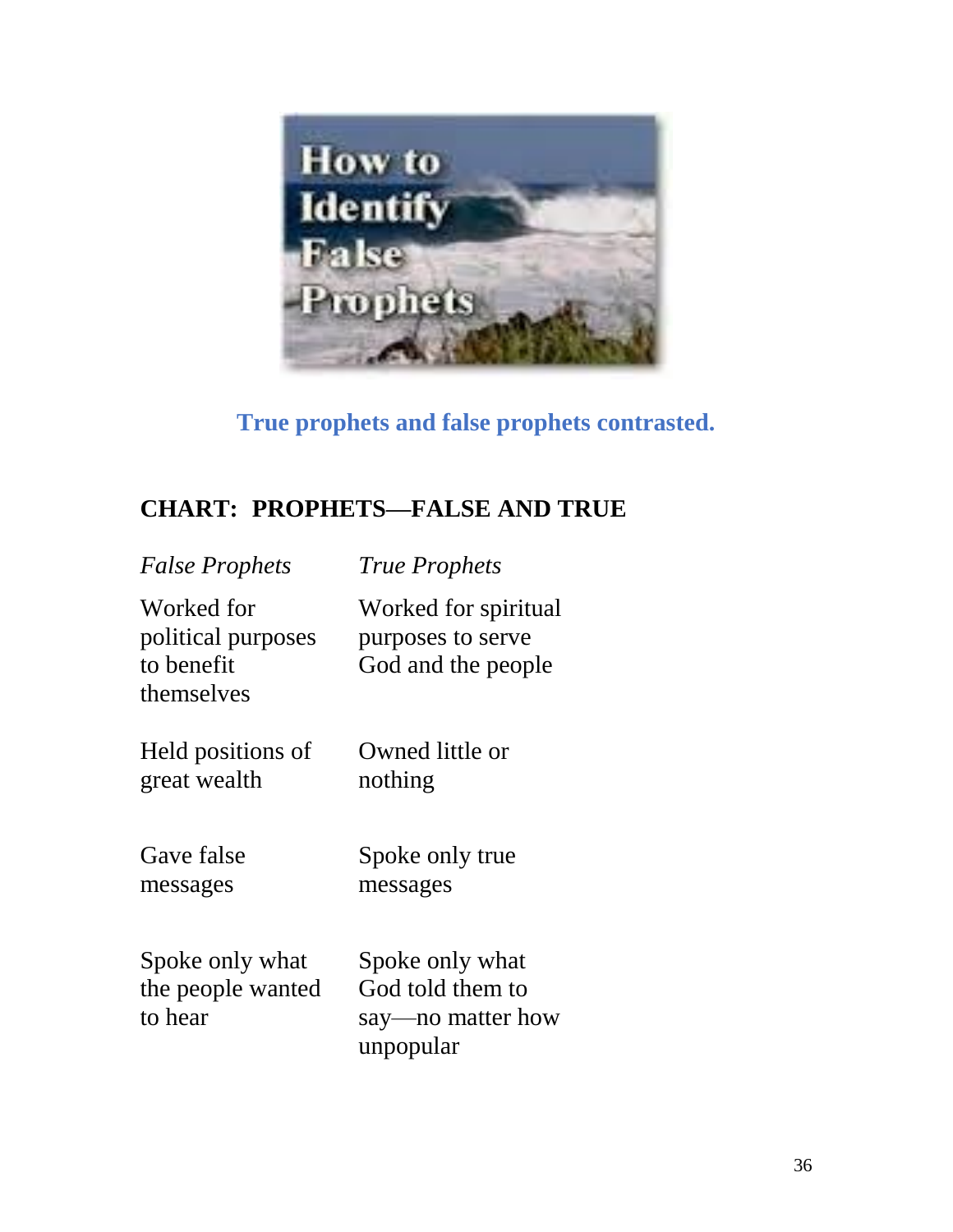The false prophets were an obstacle to bringing God's word to the people. They would bring messages that contradicted the words of the true prophets.

They gave "messages" that appealed to the people's sinful natures and comforted their fears. False prophets told people what they wanted to hear. True prophets told God's truth.

#### **JOHN COUNTERS FALSE TEACHINGS**

John counters two major threads in the false teachings of the heretics in this letter:

- 1 John 1:6-8
	- So we are lying if we say we have fellowship with God but go on living in spiritual darkness. We are not living in the truth. [7] But if we are living in the light of God's presence, just as Christ is, then we have fellowship with each other, and the blood of Jesus, his Son, cleanses us from every sin.

 [8] If we say we have no sin, we are only fooling ourselves and refusing to accept the truth.

1 John 2:22

 And who is the great liar? The one who says that Jesus is not the Christ. Such people are antichrists, for they have denied the Father and the Son.

**You shall know the truth, and the truth shall make you free.**